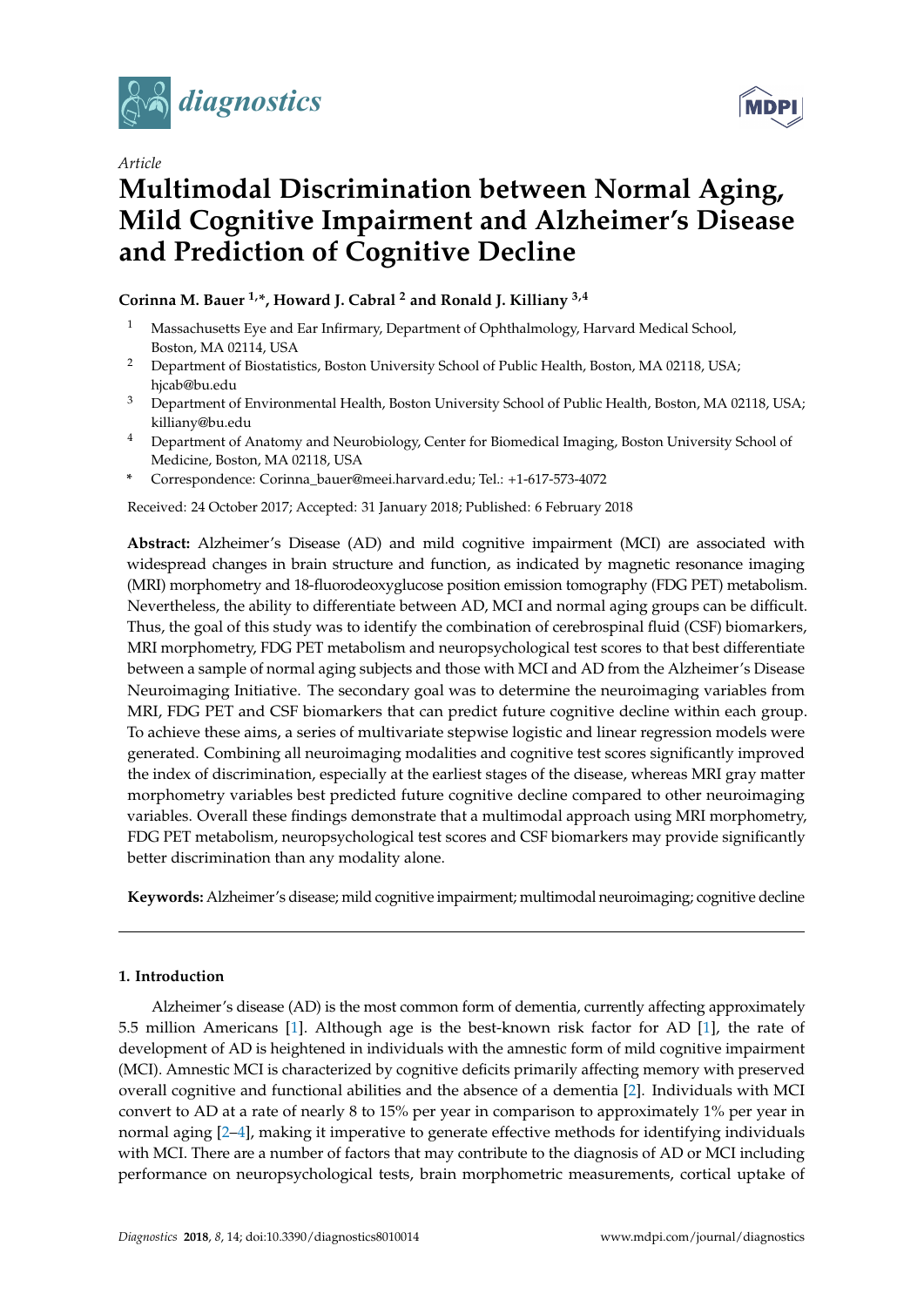positron emission tomography (PET) tracers and concentrations of biomarkers in cerebrospinal fluid (CSF).

Pathologically, AD and amnestic MCI are characterized by the presence of intracellular neurofibrillary tangles (NFTs) and extracellular amyloid plaques. The NFTs are composed of insoluble hyperphosphorylated tau protein and reduce the integrity of the cytoskeleton, such that neurons are dysfunctional. Ultimately, this leads to synaptic and neuronal loss [\[5](#page-15-3)[,6\]](#page-15-4). Amyloid plaques are extracellular, composed of insoluble fibrils of amyloid-beta  $(A\beta)$  and may be related to the hypometabolism that is observed using 18-fluorodeoxyglucose PET (FDG PET) [\[6\]](#page-15-4). In AD and MCI, NFTs accumulate in the locus coeruleus, hippocampus, entorhinal cortex, amygdala and other limbic areas that are important for memory [\[7](#page-15-5)[,8\]](#page-15-6). As Alzheimer's dementia progresses, the NFTs affect more neocortical areas, resulting in deficits in other cognitive domains [\[7,](#page-15-5)[9–](#page-15-7)[11\]](#page-15-8). On the other hand, amyloid plaques tend to accumulate more in the association cortices first and affect hippocampal structures only as the disease progresses [\[9](#page-15-7)[,12\]](#page-15-9). Because both NFT density [\[13\]](#page-15-10) and the extent of amyloid distribution [\[14\]](#page-15-11) are related to the severity of impaired cognition, it may be possible to monitor the degree of dementia via CSF biomarkers of amyloid and tau pathologies, namely total tau (tTau), hyperphosphorylated tau (pTau) and Aβ-42 [\[15](#page-15-12)[,16\]](#page-15-13). These biomarkers are able to identify AD in its early stages with fairly high accuracy [\[17\]](#page-15-14) and increased levels of pTau and tTau have been observed in AD compared to normal aging [\[18,](#page-16-0)[19\]](#page-16-1). Furthermore, CSF samples from both MCI and AD subjects show decreased concentrations of Aβ-42 [\[19\]](#page-16-1), which may reflect an increased deposition of Aβ in aggregated plaques in the brain [\[20\]](#page-16-2). It is evident that increasing concentrations of tau and amyloid in the CSF may be indicative of further progression along the spectrum of Alzheimer's dementia.

Accumulation of AD pathology can have multiple consequences, including a disruption of synaptic function that may be indirectly measured via changes in glucose metabolism. FDG PET, a glucose analogue, is typically used as a marker of synaptic function, as metabolic changes are closely tied to glucose consumption [\[21\]](#page-16-3). There is a relatively consistent pattern of decreased metabolism that occurs in AD. The regions that tend to show hypometabolism are the posterior cingulate/retrosplenial cortex and the cortical structures in the parieto-temporal junction, such as the angular gyrus and precuneus [\[22–](#page-16-4)[26\]](#page-16-5). Some studies also indicate a decrease in hippocampal and entorhinal metabolism [\[6,](#page-15-4)[27,](#page-16-6)[28\]](#page-16-7), although this is not consistently observed. There is a less consistent pattern for MCI [\[29\]](#page-16-8).

Neuronal loss may also occur as a result of AD pathology. This loss is visible in vivo through MRI changes in cortical surface area, thickness, or volume of the cortical structures. Such morphometric changes have consistently been observed in MCI and AD, with the earliest detectable changes occurring in the entorhinal cortex hippocampus, spreading outward to other cortical and subcortical structures [\[30](#page-16-9)[–32\]](#page-16-10).

Ultimately, the accumulation of pathologies and the resultant changes in synaptic function and neuronal loss manifests as cognitive deficits. Initially, difficulties with memory tasks are often observed, followed by deficits in executive function and ultimately affecting visuospatial abilities and attention in the later stages of the disease [\[33,](#page-16-11)[34\]](#page-16-12). The cognitive deficits seen throughout mild cognitive impairment (MCI) and AD correlate with the degree of pathology in post-mortem tissue analysis as well as in vivo imaging measures [\[5,](#page-15-3)[35–](#page-16-13)[37\]](#page-17-0). However, many of these studies only report one or two tests in the same subjects, thus we do not have a complete picture as to the neural correlates of the wide range of neuropsychological functions in normal aging, MCI and AD.

Each of the four modalities (CSF biomarkers, FDG-PET, MRI morphometry and neuropsychological evaluations) discussed above may be useful for discriminating normal aging, MCI and AD. Since each of the modalities is to an extent independent of the others, it is conceivable that this combination would provide better discrimination than any individual method on its own. In the current study, we explored this concept using a data-driven approach, which may provide additional variables not typically included in an *a priori* analysis. Because each of these factors can provide unique information that can influence diagnosis as a whole, we also examined if the ability to differentiate groups is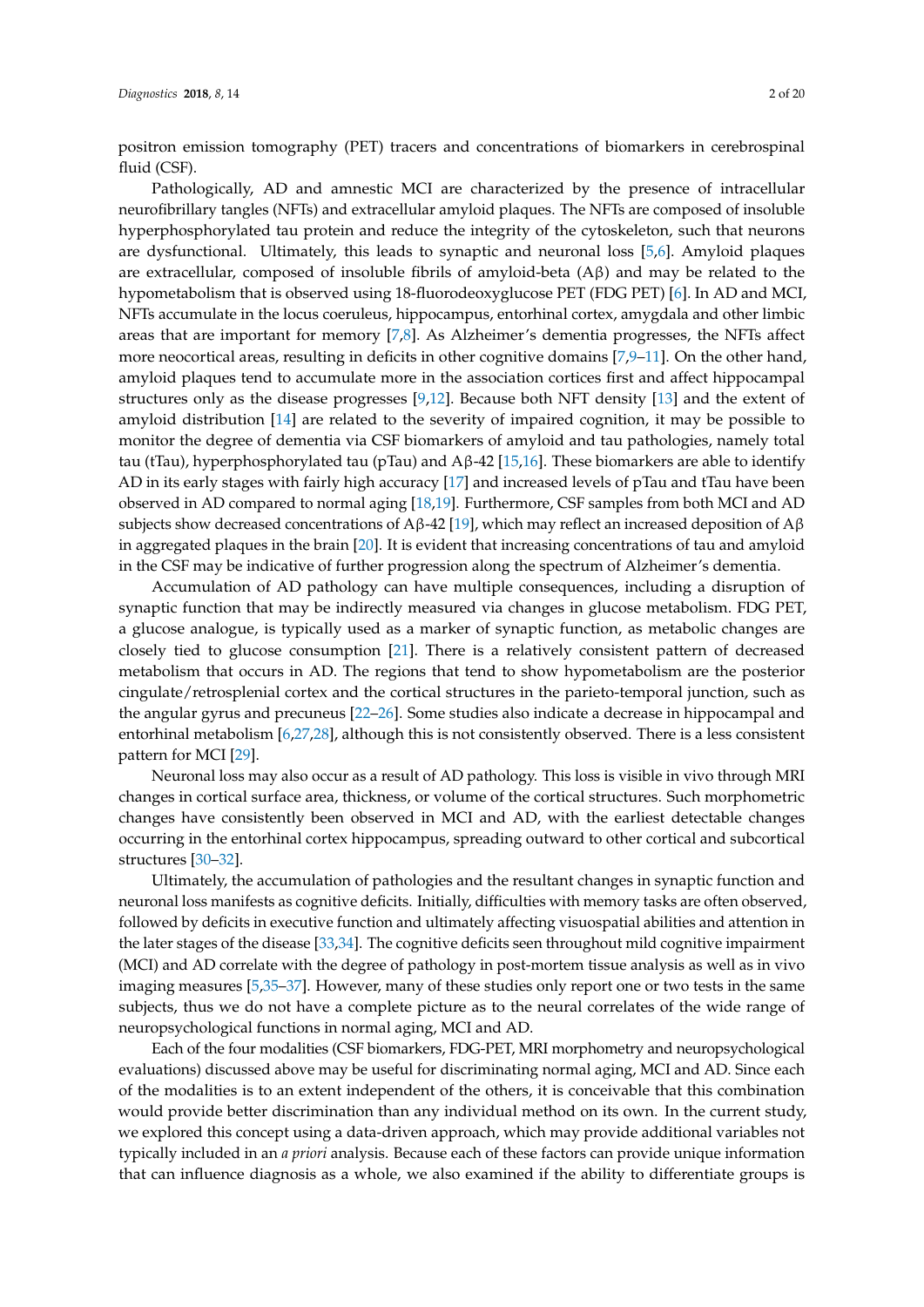improved by combining modalities. Furthermore, we sought to determine which neuroimaging variables at baseline were best predictive of future cognitive decline, as measured by annualized percent change (APC) of a battery of standard cognitive tests.

Thus, the main aims were: (1) to determine the best combination of FDG PET, CSF biomarkers, MRI morphometric and neuropsychological test scores for differentiating between normal aging, MCI and AD groups and (2) to identify the MRI morphometric, FDG PET metabolic variables and CSF biomarkers that are able to predict future cognitive decline in normal aging and MCI subjects.

## **2. Materials and Methods**

## *2.1. Subjects*

Data used in the preparation of this article were obtained from the Alzheimer's Disease Neuroimaging Initiative (ADNI) database (adni.loni.usc.edu). The ADNI was launched in 2003 as a public-private partnership, led by Principal Investigator Michael W. Weiner. The original arm of ADNI was a 5-year non-randomized natural history non-treatment study utilizing data from multiple study centers across the United States and Canada. The primary goal of ADNI has been to test whether serial magnetic resonance imaging (MRI), positron emission tomography (PET), other biological markers and clinical and neuropsychological assessment can be combined to measure the progression of mild cognitive impairment (MCI) and early Alzheimer's disease (AD). The data for use in this study were chosen from the larger pool of data that has been made publically available by the Alzheimer's Disease Neuroimaging Initiative. Data was screened to include all subjects who had both PET and MRI scans available for use on the ADNI website [\(www.loni.ucla.edu/ADNI\)](www.loni.ucla.edu/ADNI) at the time this study began (2008). From this screened dataset, PET data from 21 subjects was of poor contrast and quality and had to be omitted from the analyses undertaken in this study. Three subjects were omitted due to missing information. This left us with data from 403 subjects. We present demographic information on this sample in Table [1.](#page-2-0)

|  | Table 1. Demographic information. |  |  |  |  |
|--|-----------------------------------|--|--|--|--|
|--|-----------------------------------|--|--|--|--|

<span id="page-2-0"></span>

|              | <b>Subjects (Male/Female)</b> | Age Mean Years (sd) | <b>Education Mean (sd)</b>    | <b>MMSE</b>                   |
|--------------|-------------------------------|---------------------|-------------------------------|-------------------------------|
| Normal Aging | 105(64/41)                    | 75.81 (4.75)        | 15.90 (3.12)                  | 28.98 (1.12)                  |
| MCI          | 204 (137/67)                  | 75.44 (7.22)        | 15.80 (2.88)                  | $27.15(1.71)^{a}$             |
| AD           | 94 (56/38)                    | 74.91 (7.37)        | 14.61 $(3.21)$ <sup>a,b</sup> | 23.48 $(2.14)$ <sup>a,b</sup> |

<sup>a</sup> significant difference from normal aging (*p* < 0.05), <sup>b</sup> significant difference from MCI (*p* < 0.05) (sd = standard deviation, MMSE = mini mental status exam).

As part of the ADNI, all subjects completed a battery of neuropsychological tests. On the basis of their cognitive status, the subjects were classified by the ADNI clinical core as: (a) normal controls with normal cognition and memory, Clinical Dementia Rating (CDR) 0 and Mini Mental Status Exam (MMSE) between 24–30; (b) amnestic MCI with memory complaint verified by a study partner, memory loss measured by education-adjusted performance on the Logical Memory II subscale of the Wechsler Memory Scale-Revised [\[38\]](#page-17-1), preserved activities of daily living, CDR 0.5, MMSE between 24 and 30 and absence of dementia at time of baseline MRI scan; or (c) probable AD with memory complaint validated by an informant, abnormal memory function for age and education level, absence of depression, impaired activities of daily living, diminished cognition, CDR > 0.5 and MMSE between 20–26. For more information about the ADNI please refer to [http://www.adni-info.org.](http://www.adni-info.org)

## *2.2. CSF Sampling*

Detailed CSF collection and processing methods can be found in elsewhere [\[39\]](#page-17-2). Briefly, CSF samples obtained by lumbar puncture were examined for tTau, pTau and  $A\beta$ -42 using an immunoassay method. These measures were performed by the ADNI Biomarker Core at the University of Pennsylvania School of Medicine.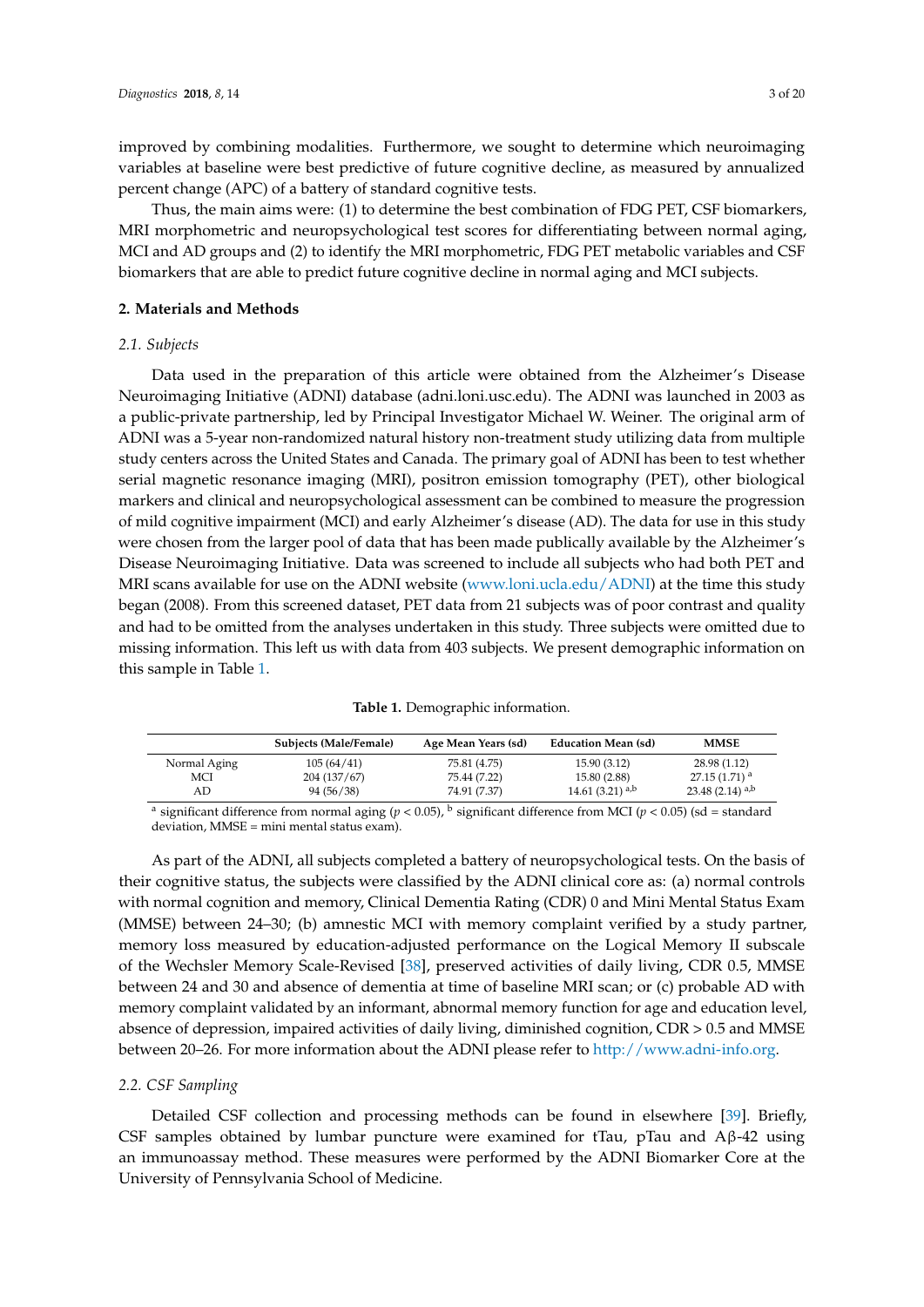For this study, we analyzed the cognitive scores from the cognitive and neuropsychological tests taken at the first visit. CDR memory, CDR problem solving and judgment, Trails A, Trails B, Clock draw, Clock copy, digit span forward and backward and the Rey's Auditory verbal (RAVLT) 30 min delay recognition, 30 min recognition errors and 30 min recall were examined for their ability to differentiate between subject groups in this study.

## *2.4. MRI Processing*

For this study, we analyzed the T1-weighted MPRAGE baseline MRI scans from those acquired by the ADNI on 1.5T scanners from General Electric (GE Healthcare, Milwaukee, WI, USA), Philips Medical Systems (Philips, Best, The Netherlands) and Siemens Medical Solutions (Siemens, Erlangen, Germany). Specific pulse sequence guidelines can be found at [http://www.loni.ucla.edu/](http://www.loni.ucla.edu/ADNI/Research/Cores/index.shtml) [ADNI/Research/Cores/index.shtml.](http://www.loni.ucla.edu/ADNI/Research/Cores/index.shtml)

All MRI and FDG PET scans were processed with the Freesurfer 5.1.0 (Martinos Center for Biomedical Imaging, Boston, MA, USA) [\[40](#page-17-3)[,41\]](#page-17-4), which is documented and freely available. The processing pipeline has been described in detail elsewhere [\[40](#page-17-3)[–45\]](#page-17-5). Briefly, for each subject, the 2 DICOM T1-weighted MRI datasets were motion corrected, averaged, segmented into gray matter, white matter and cerebral spinal fluid (CSF) and intensity normalized. The brain was parcellated into cortical and subcortical regions of interest (ROIs) using the Desikan/Killiany atlas [\[46\]](#page-17-6). Cortical thickness measures were corrected for gray/white matter intensity ratio (GWIR) using residuals [\[47\]](#page-17-7). The gray/white matter intensity ratio was calculated as previously described [\[48,](#page-17-8)[49\]](#page-17-9). Briefly, gray matter tissue intensities were measured 35% through the thickness of the cortical ribbon. White matter tissue intensities were measured 1 mm below the gray/white matter boundary, into the white matter. The GWIR was calculated by dividing the white matter by the gray matter intensity values. The ratios were then projected onto the cortical surface and smoothed with a Gaussian kernel with a full width at half maximum of 30 mm.

## *2.5. FDG-PET*

For this study, we analyzed baseline FDG-PET scans from those acquired by the ADNI on GE, Philips, or Siemens scanners. Specific protocols for each scanner are available from the ADNI website [\(http://adni.loni.ucla.edu/research/protocols/pet-protocols/\)](http://adni.loni.ucla.edu/research/protocols/pet-protocols/). These data were corrected for radiation attenuation and scatter using scanner-specific algorithms and each image was visually assessed for potential artifacts by the ADNI PET core at the University of Michigan. For this study, we used the original PET data that was not pre-processed by the ADNI PET core so that we could have local control of all the processing steps as with the MRI scans.

The respective PET and MRI images were co-registered using an automated Freesurfer boundary based application [\[50\]](#page-17-10). The resulting co-registration was visually assessed for accuracy and adjusted if necessary (approximately 25% of the datasets). Each of the ROIs from the Desikan atlas were reverse transformed into PET space and FDG uptake was calculated in each ROI [\[46\]](#page-17-6). A total of 82 cortical and subcortical areas were examined for changes in MRI morphometry and FDG uptake related to MCI and AD relative to normal aging.

To control for individual global variations and to increase sensitivity of the method for differentiating between subject groups [\[51\]](#page-17-11), the FDG uptake was normalized to regional activity in the cerebellum using residuals [\[52\]](#page-17-12). Partial volume effects were also corrected for using an adapted gray matter mask [\[53\]](#page-17-13).

#### *2.6. Statistical Analysis*

In order to assess the equality of the male-female distribution in the three diagnostic groups,  $\chi^2$  tests were performed. Age, education and MMSE distributions in the three diagnostic groups were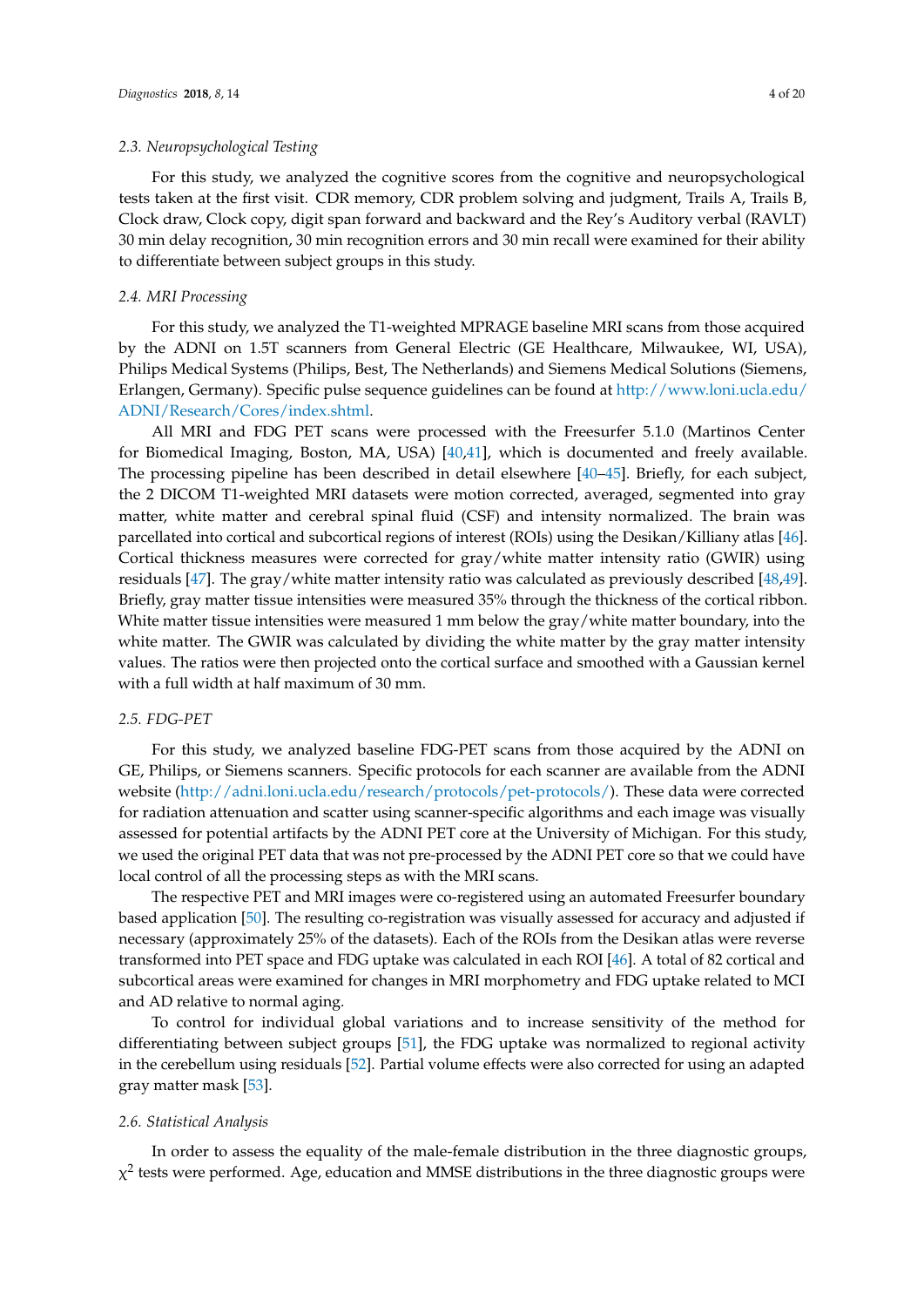assessed using analysis of variance (ANOVA). Age was correlated with each of the morphometric and uptake variables, including cortical surface area, volume, cortical thickness, gray/white matter intensity ratio and FDG uptake. Hemisphere differences for both MRI and PET data were examined with paired *t*-tests and correlation analysis. All statistical analyses were performed using SAS (SAS Institute Inc., Cary, NC, USA).

In order to determine which neuroimaging variables and neuropsychological tests predicted diagnostic group and future cognitive decline using a data-driven approach, a series of step-wise regression models (logistic and linear, respectively) were created from a total of 282 unique predictors (18 neuropsychological test variables, 17 subcortical volume measures, 68 cortical surface area measures, 68 cortical volume measures, 68 cortical thickness measures, 40 FDG PET variables (averaged between hemispheres) and 3 CSF markers). For both logistic and linear regression models, entry and exit criteria of 0.20 were used. Age, gender and education were forced into the models, effectively controlling for any variance due to these demographic characteristics. To examine the added effects of CSF biomarker concentrations on the multimodal model, we forced all the variables from the multimodal model into the CSF-multimodal model. In this way, we could ensure that the variables contributing variance in the first multimodal model were repeated in the CSF-multimodal model in order to limit the changes in c-statistic to just the CSF biomarker concentrations. In an effort to control for collinearity amongst variables, instances where a ROI was represented by more than one modality in the model (e.g., cortical thickness and FDG uptake), the modality accounting for the most variance in the model was included and the other was excluded. The same process was used to control for models in which both hemispheres were represented from the same modality. For linear regression, standardized estimates of the predictor variables were used, ensuring that they were all in the same scale. Pearson's correlation was used to assess collinearity amongst the predictor variables of the multimodal models.

Because the logistic regression models are all based on binary outcomes, overall predictive power of the model was determined based on the c-statistic, whereby a value of 1 indicates very high discrimination between groups. Overall goodness of fit was determined based on the Hosmer-Lemeshow method [\[54\]](#page-17-14). Because the predicted probabilities obtained from the logistic regression models are used to classify diagnostic groups in this study, the Cox and Snell generalized *R* 2 with Nagelkerke adjustment [\[55\]](#page-17-15) was chosen as an additional index of fit. Goodness of fit for the linear regression models was based on percent variance that was explained by the model. In the logistic regression models, the contribution of each variable is determined by the odds ratio, which estimates the change in likelihood of being in one group over the other for a one standard deviation difference in that predictor. For example, in models differentiating AD from MCI and odds ratio below 1 would be associated with increased odds of AD, whereas a value greater than 1 would be more closely associated with MCI. In the linear regression models, the contribution of each variable is determined by the standardized estimate, which provides a measure of the relative importance of the biological variable at predicting the decline in cognitive test measures. The overall model efficacy was determined by the adjusted R-squared.

## **3. Results**

Chi-square tests revealed no significant differences for distribution of males and females between groups ( $df = 2$ ,  $p = 0.3517$ ). Age was not significantly different between control, MCI and AD groups, as indicated by ANOVA ( $p = 0.6684$ ). The AD group had on average one year less education than normal and MCI groups, which, although small, was significant (*p* < 0.05) likely due to the number of subjects. As expected, the MMSE scored also showed significant decreases in both the MCI and AD subject groups ( $p < 0.05$ ).

## *3.1. Left/Right Hemisphere Differences*

Volume, cortical thickness and cortical surface area were significantly different between left and right hemispheres in the vast majority of regions, thus data from the hemispheres were analyzed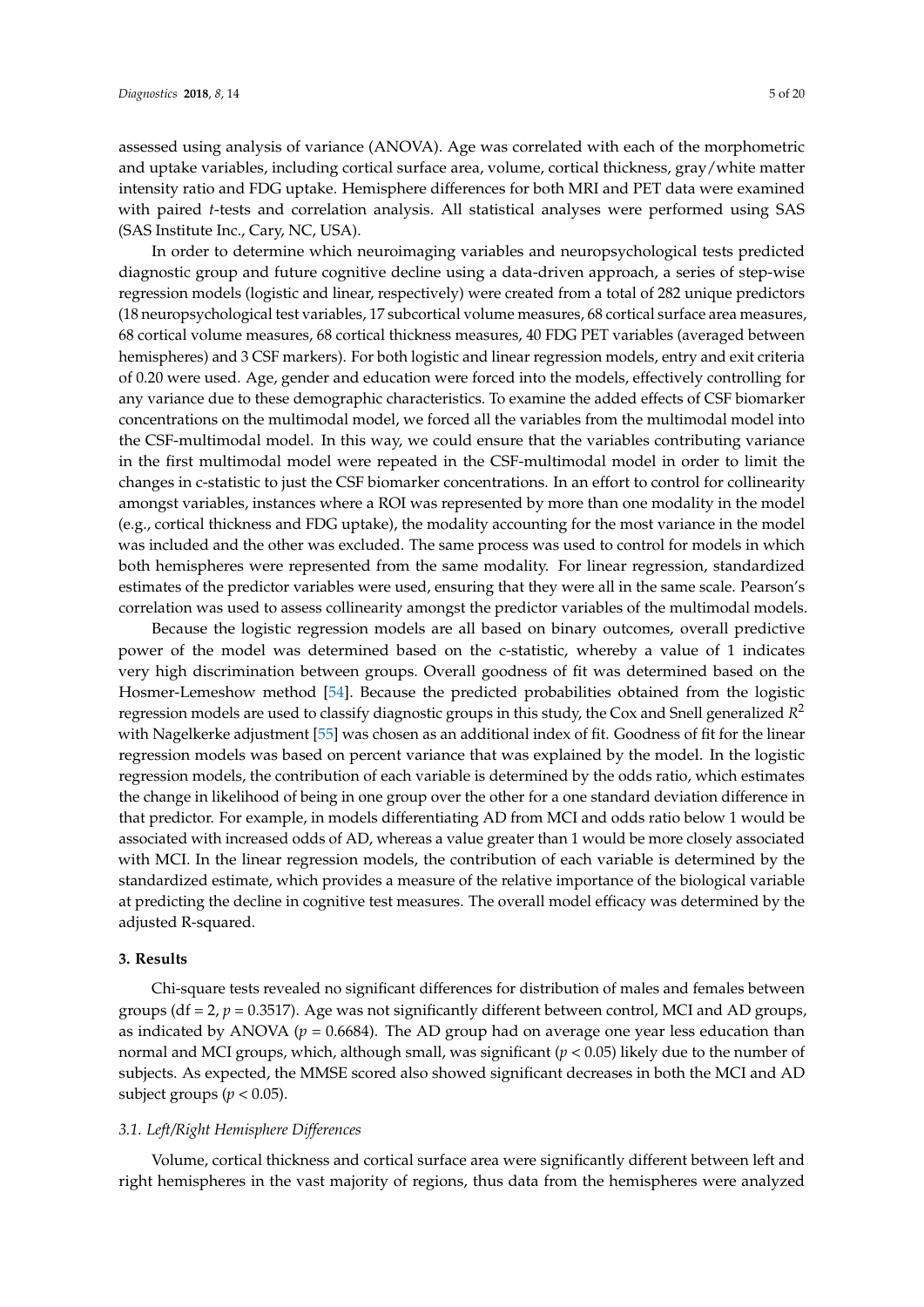separately for all MRI measures. FDG PET uptake showed no significant differences between hemispheres, so the FDG PET data from the two hemispheres were averaged.

## *3.2. Models for Predicting Diagnostic Group*

Separate morphometry, CSF biomarker, FDG PET and neuropsychological test models were generated and the variables contributing unique variance from each of these models were entered into a second level stepwise logistic regression model to generate a multimodal model. Because the presence of CSF measures improved the goodness of fit, only the multimodal models including CSF concentrations of Aβ-1-42, total tau and pTau are reported. Full model details are available in the supplemental material (Tables S1–S20).

## *3.3. Differentiating Groups*

The multimodal model containing CSF measures was able to differentiate between AD and MCI well, with a c-statistic of 0.943 (Hosmer-Lemeshow goodness of fit Chi-square = 8.85, *p* = 0.36, Nagelkerke  $R^2 = 0.70$ ) (Table [2\)](#page-5-0). This increased when differentiating between MCI and normal aging subjects to 0.972 (Hosmer-Lemeshow goodness of fit Chi-square = 3.20, *p* = 0.92, Nagelkerke  $R<sup>2</sup>$  = 0.81) (Table [3\)](#page-6-0). When differentiating between AD and normal aging, the c-statistic was 0.998 (Hosmer-Lemeshow goodness of fit Chi-square =  $0.33$ ,  $p = 1.0$ , Nagelkerke  $R^2 = 0.95$ ). Although CSF concentration of  $A\beta$ -1-42 was in the model, it did not contribute significantly to the explained variance ( $p = 0.07$ ) (Table [4\)](#page-6-1). Note that when gender was forced into the model, it became unreliable, with a number of extreme odds ratios for the predictor variables. Thus, gender was not forced into the model for differentiating between AD and normal aging. When differentiating between all three groups the c-statistic was 0.946 (Nagelkerke  $R^2 = 0.78$ ). The CSF variable included was Aβ-1-42, which was a significant predictor (Table [5\)](#page-6-2).

<span id="page-5-0"></span>**Table 2.** Multimodal model with CSF for differentiating between AD and MCI. The model provided a c-statistic of 0.943.

|                                           | Unit   | <b>Odds Ratio</b> | <b>Lower CI</b> | Upper CI | <i>p</i> -Value |
|-------------------------------------------|--------|-------------------|-----------------|----------|-----------------|
| Gender                                    | 1.00   | 0.91              | 0.24            | 3.42     | 0.88            |
| Age                                       | 7.27   | 0.99              | 0.53            | 1.85     | 0.98            |
| Education                                 | 3.24   | 0.48              | 0.25            | 0.92     | 0.03            |
| Left hippocampus volume                   | 545.50 | 0.81              | 0.35            | 1.88     | 0.62            |
| Left postcentral surface area             | 446.40 | 0.74              | 0.40            | 1.36     | 0.33            |
| Right lateral occipital surface area      | 616.60 | 0.43              | 0.21            | 0.86     | 0.02            |
| Right entorhinal cortical thickness       | 0.52   | 0.37              | 0.17            | 0.82     | 0.01            |
| Left inferior temporal cortical thickness | 0.23   | 0.32              | 0.13            | 0.77     | 0.01            |
| Left insula cortical thickness            | 0.20   | 2.48              | 1.03            | 5.95     | 0.04            |
| Clock drawing                             | 1.11   | 0.65              | 0.34            | 1.24     | 0.19            |
| Digit span backward                       | 2.17   | 0.30              | 0.14            | 0.63     | 0.001           |
| Trails A                                  | 32.68  | 2.63              | 1.30            | 5.32     | 0.007           |
| RAVLT 30 min delayed recall               | 2.74   | 0.31              | 0.13            | 0.78     | 0.01            |
| RAVLT 30 min delayed recognition errors   | 2.76   | 2.37              | 1.28            | 4.40     | 0.006           |
| $AB$ 1-42                                 | 51.47  | 0.41              | 0.20            | 0.86     | 0.02            |
| Phosphorylated tau                        | 19.52  | 0.63              | 0.32            | 1.24     | 0.18            |

RAVLT = Rey Auditory Verbal Learning Test, CI = confidence interval.

**Table 3.** Multimodal model with CSF for differentiating between MCI and normal aging. The model provided a c-statistic of 0.972.

|                                        | Unit    | <b>Odds Ratio</b> | <b>Lower CI</b> | Upper CI | <i>v</i> -Value |
|----------------------------------------|---------|-------------------|-----------------|----------|-----------------|
| Gender                                 | 1.00    | 2.44              | 0.40            | 14.79    | 0.33            |
| Age                                    | 6.44    | 0.52              | 0.22            | 1.22     | 0.13            |
| Education                              | 3.00    | 1.36              | 0.61            | 3.00     | 0.45            |
| Right hippocampus volume               | 557.30  | 0.54              | 0.19            | 1.57     | 0.26            |
| Right caudal anterior cingulate volume | 387.00  | 3.41              | 1.41            | 8.23     | 0.006           |
| Left caudal middle frontal volume      | 1109.80 | 0.15              | 0.05            | 0.49     | 0.002           |
| Left entorhinal volume                 | 447.90  | 0.76              | 0.34            | 1.70     | 0.50            |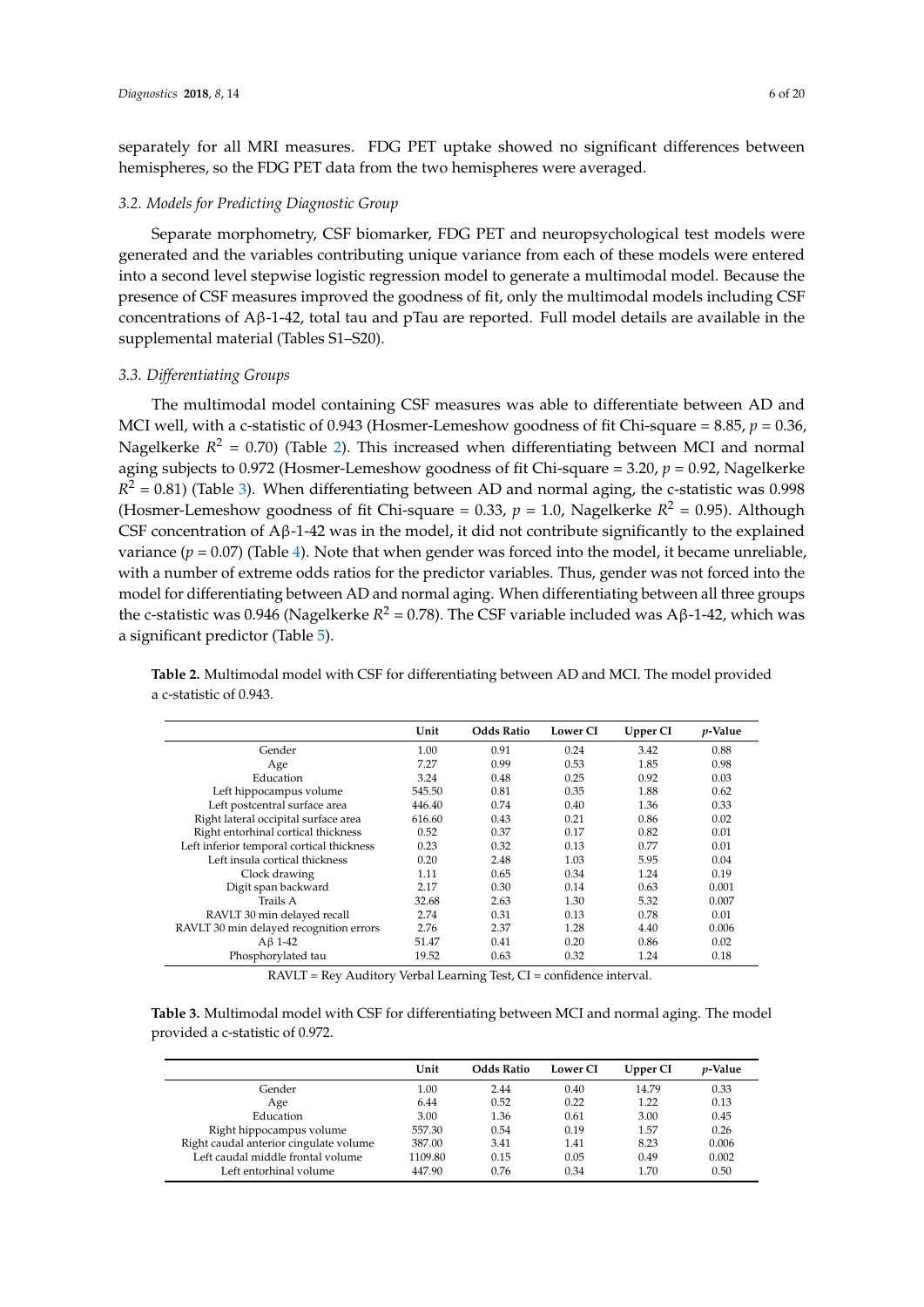<span id="page-6-0"></span>

|                                                | Unit    | <b>Odds Ratio</b> | <b>Lower CI</b> | Upper CI | <i>p</i> -Value |
|------------------------------------------------|---------|-------------------|-----------------|----------|-----------------|
| Right postcentral surface area                 | 363.70  | 0.81              | 0.36            | 1.83     | 0.61            |
| Right inferior temporal surface area           | 424.50  | 0.43              | 0.18            | 1.03     | 0.06            |
| Left rostral middle frontal cortical thickness | 0.17    | 0.79              | 0.16            | 4.04     | 0.78            |
| Left medial orbitofrontal cortical thickness   | 0.20    | 0.30              | 0.13            | 0.72     | 0.007           |
| Left superior frontal cortical thickness       | 0.20    | 4.58              | 0.99            | 21.13    | 0.05            |
| Clock drawing                                  | 0.96    | 0.29              | 0.12            | 0.73     | 0.008           |
| Digit span backward                            | 2.17    | 0.58              | 0.26            | 1.28     | 0.18            |
| RAVLT 30 min delayed recall                    | 4.02    | 0.13              | 0.04            | 0.43     | 0.0009          |
| RAVLT 30 min delayed recognition errors        | 2.32    | 1.35              | 0.33            | 5.59     | 0.68            |
| Entorhinal FDG                                 | 1448.70 | 0.42              | 0.19            | 0.97     | 0.04            |
| $A\beta$ 1-42                                  | 59.92   | 0.42              | 0.17            | 1.03     | 0.06            |
| Total tau                                      | 55.48   | 2.98              | 0.94            | 9.46     | 0.06            |

**Table 3.** *Cont.*

RAVLT = Rey Auditory Verbal Learning Test, CI = confidence interval, FDG = Fluorodeoxyglucose.

<span id="page-6-1"></span>**Table 4.** Multimodal model with CSF for differentiating between AD and normal aging. The model provided a c-statistic of 0.998.

|                             | Unit   | <b>Odds Ratio</b> | <b>Lower CI</b> | Upper CI | <i>p</i> -Value |
|-----------------------------|--------|-------------------|-----------------|----------|-----------------|
| Age                         | 6.36   | 0.04              | 0.002           | 0.68     | 0.03            |
| Education                   | 3.46   | 0.25              | 0.02            | 3.82     | 0.32            |
| Left hippocampus volume     | 608.80 | 0.002             | < 0.001         | 0.35     | 0.02            |
| RAVLT 30 min delayed recall | 4.42   | < 0.001           | < 0.001         | 0.11     | 0.01            |
| Aß 1-42                     | 58.94  | 0.06              | 0.003           | 1.29     | 0.07            |

RAVLT = Rey Auditory Verbal Learning Test, CI = confidence interval.

<span id="page-6-2"></span>**Table 5.** Multimodal model with CSF for differentiating between all three groups. The model provided a c-statistic of 0.946.

|                                                   | Unit    | <b>Odds Ratio</b> | Lower CI | Upper CI | $p$ -Value |
|---------------------------------------------------|---------|-------------------|----------|----------|------------|
| Gender                                            | 1.00    | 0.97              | 0.40     | 2.33     | 0.94       |
| Age                                               | 6.68    | 0.69              | 0.42     | 1.12     | 0.14       |
| Education                                         | 3.24    | 0.78              | 0.51     | 1.19     | 0.25       |
| Left hippocampus volume                           | 570.20  | 0.52              | 0.28     | 0.95     | 0.03       |
| Left caudal middle frontal volume                 | 1079.60 | 0.65              | 0.40     | 1.08     | 0.09       |
| Right superior parietal cortical thickness        | 0.19    | 2.25              | 0.98     | 5.16     | 0.06       |
| Right isthmus of the cingulate cortical thickness | 0.26    | 1.20              | 0.73     | 1.97     | 0.47       |
| Left temporal pole cortical thickness             | 0.42    | 1.87              | 1.10     | 3.18     | 0.02       |
| Left postcentral cortical thickness               | 0.15    | 0.48              | 0.25     | 0.93     | 0.03       |
| Right entorhinal cortical thickness               | 0.53    | 0.53              | 0.30     | 0.96     | 0.03       |
| Left inferior temporal cortical thickness         | 0.24    | 0.45              | 0.24     | 0.87     | 0.02       |
| Left medial orbitofrontal cortical thickness      | 0.20    | 0.64              | 0.40     | 1.03     | 0.07       |
| Left lateral occipital cortical thickness         | 0.15    | 1.62              | 0.89     | 2.94     | 0.11       |
| Right banks STS cortical thickness                | 0.23    | 1.12              | 0.63     | 1.99     | 0.70       |
| Right insula cortical thickness                   | 0.22    | 1.20              | 0.68     | 2.14     | 0.53       |
| Left pars opercularis cortical thickness          | 0.18    | 1.29              | 0.70     | 2.37     | 0.41       |
| Right precuneus cortical thickness                | 0.19    | 0.63              | 0.29     | 1.35     | 0.24       |
| Clock drawing                                     | 1.07    | 0.65              | 0.41     | 1.03     | 0.06       |
| Digit span forward                                | 1.93    | 1.03              | 0.64     | 1.65     | 0.91       |
| Digit span backward                               | 2.25    | 0.51              | 0.32     | 0.82     | 0.005      |
| Trails A                                          | 28.21   | 1.52              | 0.91     | 2.54     | 0.11       |
| RAVLT 30 min delayed recall                       | 3.89    | 0.31              | 0.16     | 0.62     | 0.0009     |
| RAVLT 30 min delayed recognition errors           | 2.61    | 2.10              | 1.34     | 3.30     | 0.001      |
| RAVLT 30 min delayed recognition                  | 3.78    | 0.77              | 0.46     | 1.29     | 0.32       |
| Isthmus of the cingulate FDG                      | 1921.70 | 0.55              | 0.31     | 0.95     | 0.03       |
| Postcentral FDG                                   | 1549.70 | 1.22              | 0.69     | 2.15     | 0.49       |
| Pallidum FDG                                      | 597.50  | 1.25              | 0.78     | 1.99     | 0.35       |
| $A\beta$ 1-42                                     | 58.13   | 0.58              | 0.36     | 0.91     | 0.02       |

RAVLT = Rey Auditory Verbal Learning Test, CI = confidence interval, STS = superior temporal sulcus, FDG = Fluorodeoxyglucose.

# *3.4. Cognitive Scores at Baseline and Decline by Diagnostic Group*

Baseline scores differed between groups in two main patterns: (1) a stepwise significant decrease between normal aging and MCI and again between MCI and AD (as seen in Trails B, clock score, digit span backward and the RAVLT 30 min delay, delay total and delay errors) and (2) significant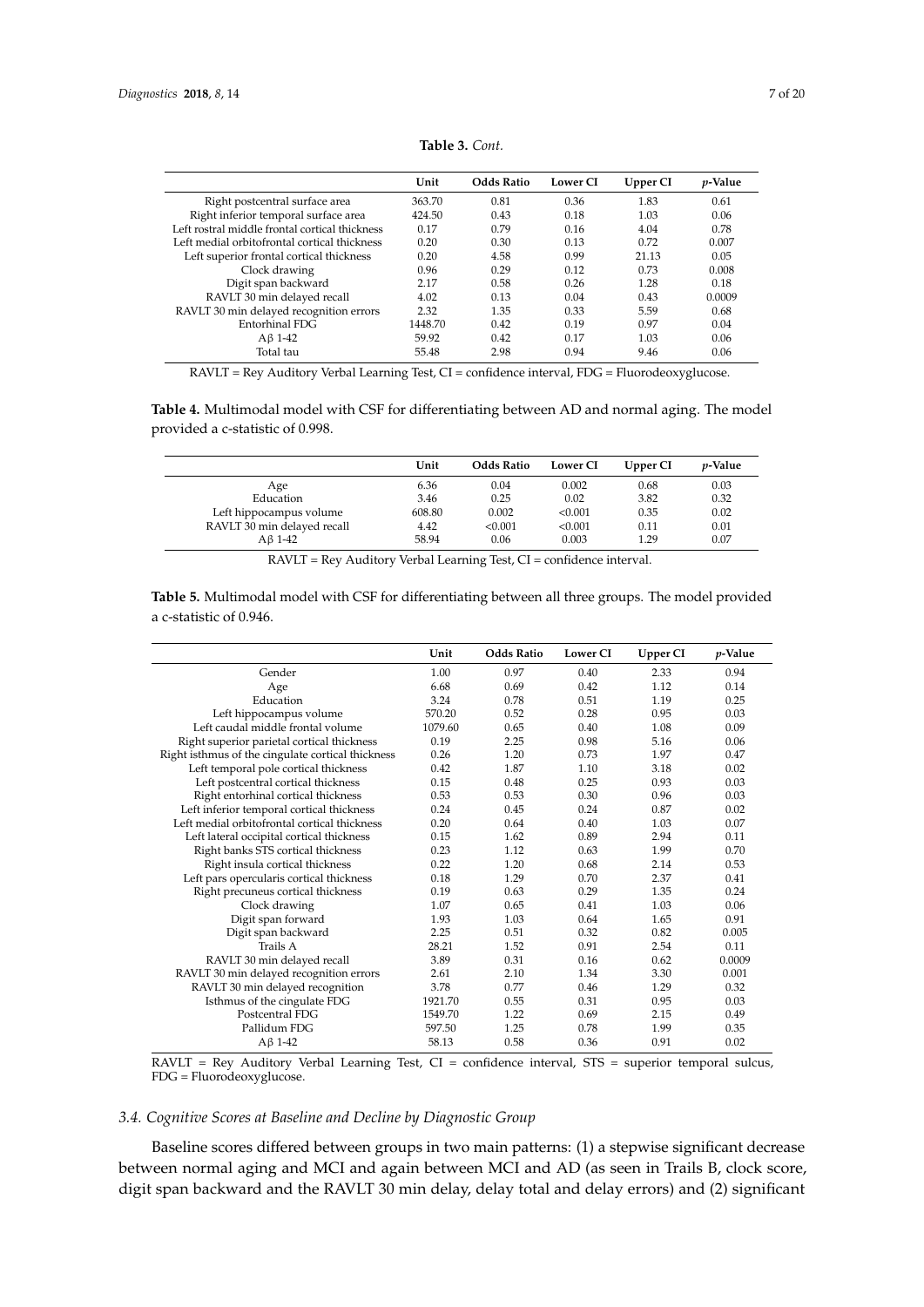decreases in AD but no change between normal aging and MCI (as observed for Trails A and digit span forward). Refer to Table [6](#page-8-0) for details.

In order to measure cognitive decline, average annualized percent change measures were calculated for normal aging, MCI and AD groups. Annual percent change showed three main patterns: (1) significantly greater decline in AD compared to both normal and MCI (e.g., clock score, digit span backward and RAVLT 30 min delay), (2) significantly greater decline in AD compared to normal but not MCI (e.g., Trails B and digit span forwards) and (3) no significant differences in the amount of decline between groups (e.g., RAVLT delayed recall and Trails A).

## *3.5. Prediction of Cognitive Decline*

A series of linear regression models were created to determine which combinations of neuroimaging and CSF biomarker measures best predicted cognitive decline across clock drawing, trails B, digit span forward and backward and RAVLT delayed recall. Because the goal of the study was to determine neuroimaging predictors of future cognitive decline in the normal and MCI groups, only the models demonstrating poorer performance in these groups will be presented herein. Specifically, decline was only observed in controls for the Trails A and in MCI for RAVLT delayed recall tests.

## *3.6. Longitudinal Changes in Trails A*

The average APC for Trails A in normal aging was  $0.14$  (sd = 0.49), indicating that it took a significantly longer time to complete the test on future visits (*p* = 0.0033). This change was predicted best from combining MRI and FDG PET (*R* <sup>2</sup> = 0.36, Adj. *R* <sup>2</sup> = 0.29, *f* = 4.91, *p* < 0.0001). Larger baseline volume in the right temporal pole and surface area in the left banks of the superior temporal sulcus were predictive of greater decline during follow-up. Smaller baseline cortical thickness in the right posterior cingulate, volume in the right thalamus, surface area in the right inferior temporal and hypometabolism of the precentral gyrus were associated with greater decline in Trails A at follow-up, as reflected in the positive APC. The full models can be found in Table [7.](#page-8-1)

#### *3.7. Longitudinal Changes in RAVLT 30 Min Delayed Recall*

The average APC for RAVLT 30 min delayed recall declined in the MCI group over time, with APC values of −0.03 (sd = 0.61), although this did not reach statistical significance (*p* = 0.55). Within the MCI group, combining MRI morphometry and FDG PET metabolism accounted for 26% of the variance  $(R^2 = 0.31$ , Adj.  $R^2 = 0.26$ ,  $f = 6.21$ ,  $p < 0.0001$ ), while combing CSF biomarker concentrations with imaging markers accounted for only 12% of the variance ( $R^2 = 0.26$ , Adj.  $R^2 = 0.12$ ,  $f = 1.85$ ,  $p = 0.07$ ). Older age was significantly predictive of greater change. Larger baseline cortical thickness in the left superior parietal, larger baseline volumes in the left entorhinal, left posterior cingulate and left caudate and larger baseline surface areas in the right postcentral and left pars opercularis were predictive of greater decline in RAVLT 30 min delayed recall. The full models can be found in Table [8.](#page-9-0)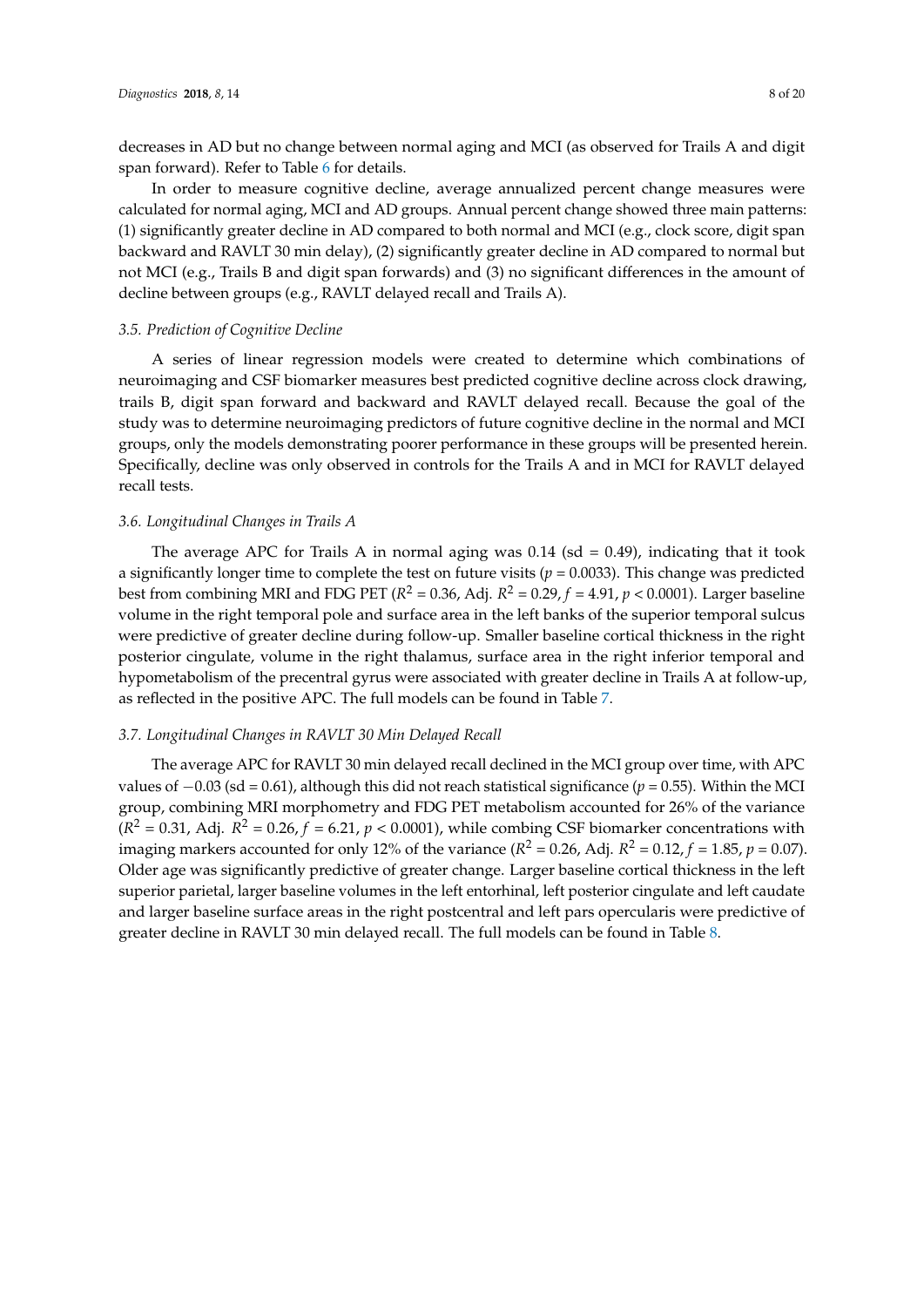|                                  | df | <b>Mean APC Normal</b><br>Aging (sd) | Mean APC<br>MCI (sd) | Mean APC<br>$AD$ (sd) | <i>f-</i> Value | <i>p</i> -Value | Normal<br>Aging | MCI | AD |
|----------------------------------|----|--------------------------------------|----------------------|-----------------------|-----------------|-----------------|-----------------|-----|----|
| Clock draw                       |    | 0.11(0.83)                           | 0.03(0.59)           | $-0.28(0.83)$         | 8.3             | 0.0003          | a               | a   |    |
| Digit span forward               |    | 0.12(0.55)                           | 0.004(0.59)          | $-0.15(0.98)$         | 3.98            | 0.02            | a               | ab  |    |
| Digit span backward              |    | 0.13(0.35)                           | 0.04(0.73)           | $-0.21(0.96)$         | 6.21            | 0.002           | a               | a   |    |
| Trails A                         |    | 0.14(0.49)                           | $-0.06(0.70)$        | $-0.02(0.72)$         | 3.27            | 0.04            | a               | a   | a  |
| Trails B                         |    | $-0.06(0.01)$                        | $-0.03(0.50)$        | 0.15(1.21)            | 2.86            | 0.06            |                 | ab  | a  |
| RAVLT 30 min delayed recall      |    | 0.14(0.86)                           | $-0.03(0.61)$        | $-0.41(0.38)$         | 7.12            | 0.001           | a               | a   |    |
| RAVLT 30 min delayed recognition |    | $-0.005(1.16)$                       | 0.05(0.50)           | $-0.10(0.63)$         | 1.25            | 0.29            | a               | a   | a  |
|                                  |    |                                      |                      |                       |                 |                 |                 |     |    |

**Table 6.** Annual percent change (APC) ANOVA results showing mean (sd) APC from each of the neuropsychological and cognitive tests for normal aging, MCI and AD during follow-up. Tukey's post-hoc results are presented in the last three columns, whereby a change in letter between groups indicates a significant change.

RAVLT = Rey Auditory Verbal Learning Test, df = degrees of freedom, APD = annual percent change, sd = standard deviation, AD = Alzheimer's disease, MCI = mild cognitive impairment.

Table 7. Models predicting APC of Trails A in normal aging subjects. The MRI model accounted for 22% of the variance, FDG PET accounted for 8% of the variance and combining modalities accounted for 29% of the variance.

<span id="page-8-1"></span><span id="page-8-0"></span>

|                                              |                                                      | <b>MRI</b> Model         |                          |                          | <b>FDG PET Model</b> |                          | Multimodal Model         |                          |                          |  |
|----------------------------------------------|------------------------------------------------------|--------------------------|--------------------------|--------------------------|----------------------|--------------------------|--------------------------|--------------------------|--------------------------|--|
|                                              | Parameter<br><i>p</i> -Value<br>Estimate<br>Estimate |                          | Standardized             | Parameter<br>Estimate    | <i>p</i> -Value      | Standardized<br>Estimate | Parameter<br>Estimate    | $p$ -Value               | Standardized<br>Estimate |  |
| Age                                          | $-0.01$                                              | 0.29                     | $-0.10$                  | $-0.004$                 | 0.68                 | $-0.04$                  | $-0.01$                  | 0.24                     | $-0.11$                  |  |
| Gender                                       | 0.09                                                 | 0.37                     | 0.09                     | 0.10                     | 0.36                 | 0.10                     | 0.15                     | 0.13                     | 0.15                     |  |
| Education                                    | 0.02                                                 | 0.32                     | 0.10                     | 0.04                     | 0.02                 | 0.25                     | 0.02                     | 0.20                     | 0.12                     |  |
| Right posterior cingulate cortical thickness | $-0.79$                                              | 0.01                     | $-0.26$                  | $\overline{\phantom{0}}$ | -                    | $\overline{\phantom{0}}$ | $-0.66$                  | 0.02                     | $-0.21$                  |  |
| Right temporal pole volume                   | 0.001                                                | 0.002                    | 0.30                     | $\overline{\phantom{a}}$ | -                    | $\overline{\phantom{0}}$ | 0.001                    | 0.001                    | 0.31                     |  |
| Right pars orbitalis volume                  | $-0.0002$                                            | 0.20                     | $-0.12$                  | $\overline{\phantom{a}}$ | -                    | $\overline{\phantom{0}}$ | $-0.0003$                | 0.07                     | $-0.17$                  |  |
| Right thalamus volume                        | $-0.0002$                                            | 0.04                     | $-0.19$                  | $\overline{\phantom{a}}$ | -                    | $\overline{\phantom{0}}$ | $-0.0002$                | 0.02                     | $-0.21$                  |  |
| Right rostral middle frontal surface area    | $-0.0001$                                            | 0.14                     | $-0.14$                  | $\overline{\phantom{a}}$ | -                    | $\overline{\phantom{a}}$ | $\overline{\phantom{0}}$ | $\overline{\phantom{0}}$ |                          |  |
| Right inferior temporal surface area         | $-0.0003$                                            | 0.01                     | $-0.25$                  | $\overline{\phantom{a}}$ | -                    | $\overline{\phantom{a}}$ | $-0.0003$                | 0.01                     | $-0.24$                  |  |
| Left banks STS surface area                  | 0.001                                                | 0.01                     | 0.24                     | $\overline{\phantom{a}}$ | -                    | $\overline{\phantom{0}}$ | 0.001                    | 0.01                     | 0.26                     |  |
| Postcentral FDG PET                          | -                                                    | $\overline{\phantom{0}}$ | $\overline{\phantom{0}}$ | 0.0001                   | 0.11                 | 0.39                     | $\overline{\phantom{m}}$ | $\overline{\phantom{a}}$ |                          |  |
| Precentral FDG PET                           | -                                                    |                          | $\overline{\phantom{0}}$ | $-0.0002$                | 0.01                 | $-0.62$                  | $-0.0001$                | 0.001                    | $-0.31$                  |  |

FDG PET = fluorodeoxyglucose positron emission tomography.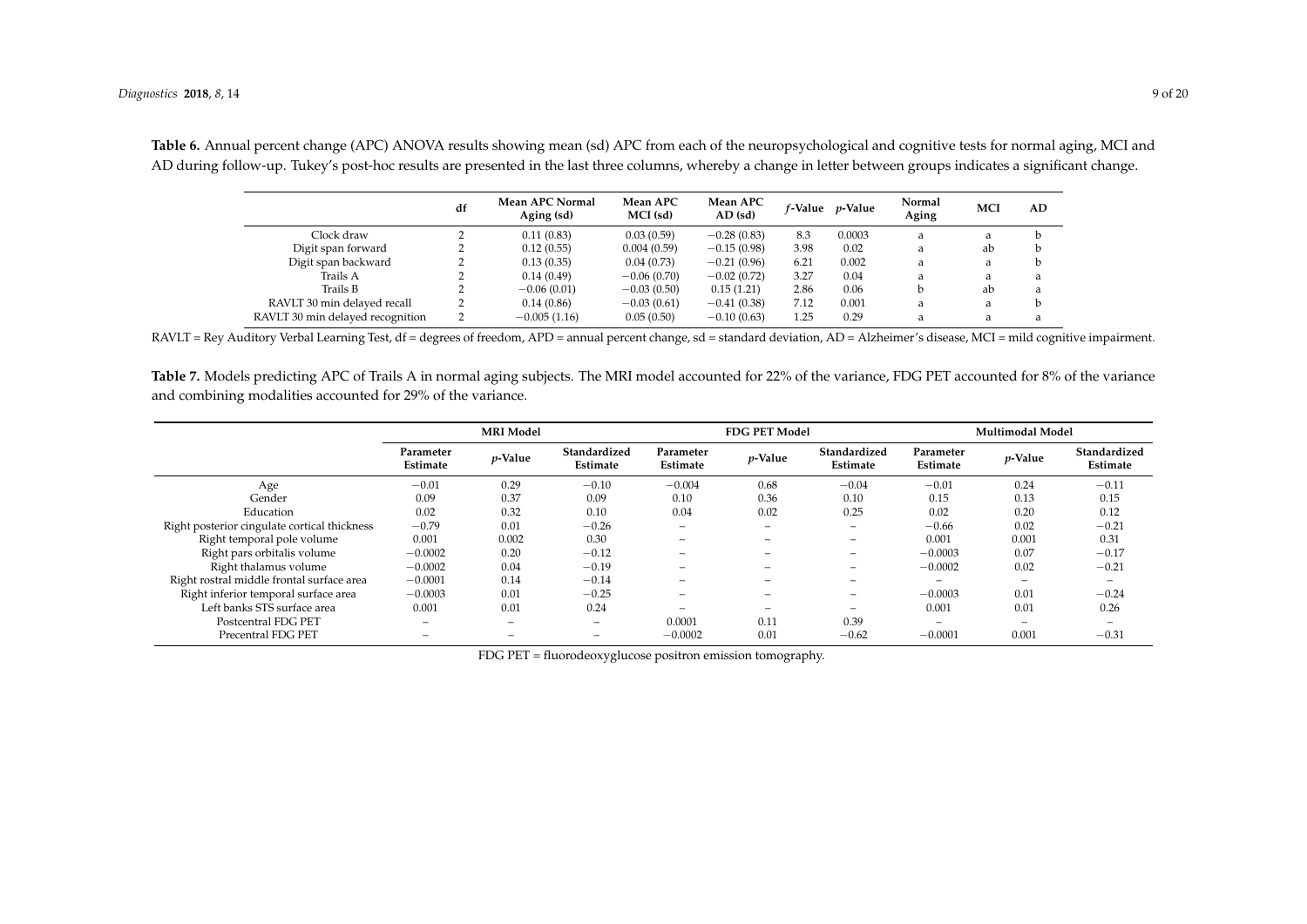**Table 8.** Models predicting APC of RAVLT 30 min delayed recall in MCI subjects. The MRI model accounted for 26% of the variance, FDG PET accounted for 1% of the variance and CSF accounted for 1% of the variance. Combining imaging modalities accounted for 26% of the variance, while combining all modalities accounted for 12% of the variance.

|                                           |                       | <b>MRI</b> Model |                                               |                          | <b>FDG PET Model</b> |                                                   |                         | <b>CSF Model</b> |                                       | <b>Multimodal Imaging</b><br>Model |        |         | <b>Multimodal Model</b> |      |                                                 |
|-------------------------------------------|-----------------------|------------------|-----------------------------------------------|--------------------------|----------------------|---------------------------------------------------|-------------------------|------------------|---------------------------------------|------------------------------------|--------|---------|-------------------------|------|-------------------------------------------------|
|                                           | Estimate<br>Parameter |                  | a‡e<br>stin<br>ш<br>᠊ᡄ<br>Б<br>뚿<br>↽<br>Stai | mate<br>Ė<br>Ë,          | Valu                 | ate<br>Estim<br>zed<br>i∯<br>ardi<br><b>Stand</b> | Estimate<br>eter<br>Par | Valu             | stimate<br>ш<br>zed<br>dardi:<br>Stan | stimate<br>шí<br>Ξ<br>ه<br>Param   | -Value | ō5      | Estimate<br>Ñ           |      | ate<br>Estin<br>zed<br>ਦੀ।<br>ਹਵਾਲੇ<br>ರ<br>Sta |
| Age                                       | 0.02                  | 0.002            | 0.27                                          | 0.004                    | 0.60                 | 0.05                                              | 0.005                   | 0.59             | 0.07                                  | 0.02                               | 0.002  | 0.27    | 0.02                    | 0.06 | 0.29                                            |
| Gender                                    | $-0.09$               | 0.36             | $-0.07$                                       | $-0.14$                  | 0.25                 | $-0.10$                                           | $-0.08$                 | 0.58             | $-0.07$                               | $-0.08$                            | 0.42   | $-0.06$ | $-0.09$                 | 0.54 | $-0.08$                                         |
| Education                                 | $-0.02$               | 0.31             | $-0.08$                                       | $-0.02$                  | 0.40                 | $-0.07$                                           | 0.01                    | 0.58             | 0.07                                  | $-0.02$                            | 0.21   | $-0.10$ | 0.01                    | 0.50 | 0.08                                            |
| Left superior parietal cortical thickness | 0.60                  | 0.02             | 0.19                                          |                          |                      |                                                   |                         |                  |                                       | 0.55                               | 0.04   | 0.17    | 0.29                    | 0.39 | 0.12                                            |
| Left entorhinal volume                    | 0.0003                | 0.01             | 0.21                                          |                          |                      |                                                   |                         |                  |                                       | 0.0003                             | 0.01   | 0.22    | 0.0003                  | 0.09 | 0.22                                            |
| Left posterior cingulate volume           | 0.0003                | 0.02             | 0.19                                          |                          |                      |                                                   |                         |                  | $\overline{\phantom{m}}$              | 0.0003                             | 0.04   | 0.17    | 0.0003                  | 0.07 | 0.24                                            |
| Left caudate volume                       | 0.0002                | 0.03             | 0.17                                          | $\overline{\phantom{0}}$ |                      |                                                   |                         |                  | $\overline{\phantom{0}}$              | 0.0002                             | 0.03   | 0.18    | 0.0003                  | 0.13 | 0.19                                            |
| Right postcentral surface area            | 0.0004                | 0.0002           | 0.29                                          |                          |                      |                                                   |                         |                  |                                       | 0.0004                             | 0.0003 | 0.29    | 0.0001                  | 0.48 | 0.09                                            |
| Left pars opercularis surface area        | 0.0005                | 0.002            | 0.24                                          |                          |                      |                                                   |                         |                  |                                       | 0.001                              | 0.003  | 0.24    | 0.0005                  | 0.07 | 0.24                                            |
| Postcentral FDG PET                       |                       |                  |                                               | $-0.0001$                | 0.16                 | $-0.13$                                           |                         |                  |                                       |                                    |        |         |                         |      |                                                 |
| Phosphorylated tau                        |                       |                  |                                               |                          |                      | -                                                 | $-0.01$                 | 0.06             | $-0.24$                               | $\overline{\phantom{0}}$           |        |         | $-0.01$                 | 0.16 | $-0.18$                                         |

<span id="page-9-0"></span>FDG PET = fluorodeoxyglucose positron emission tomography, CSF = cerebrospinal fluid.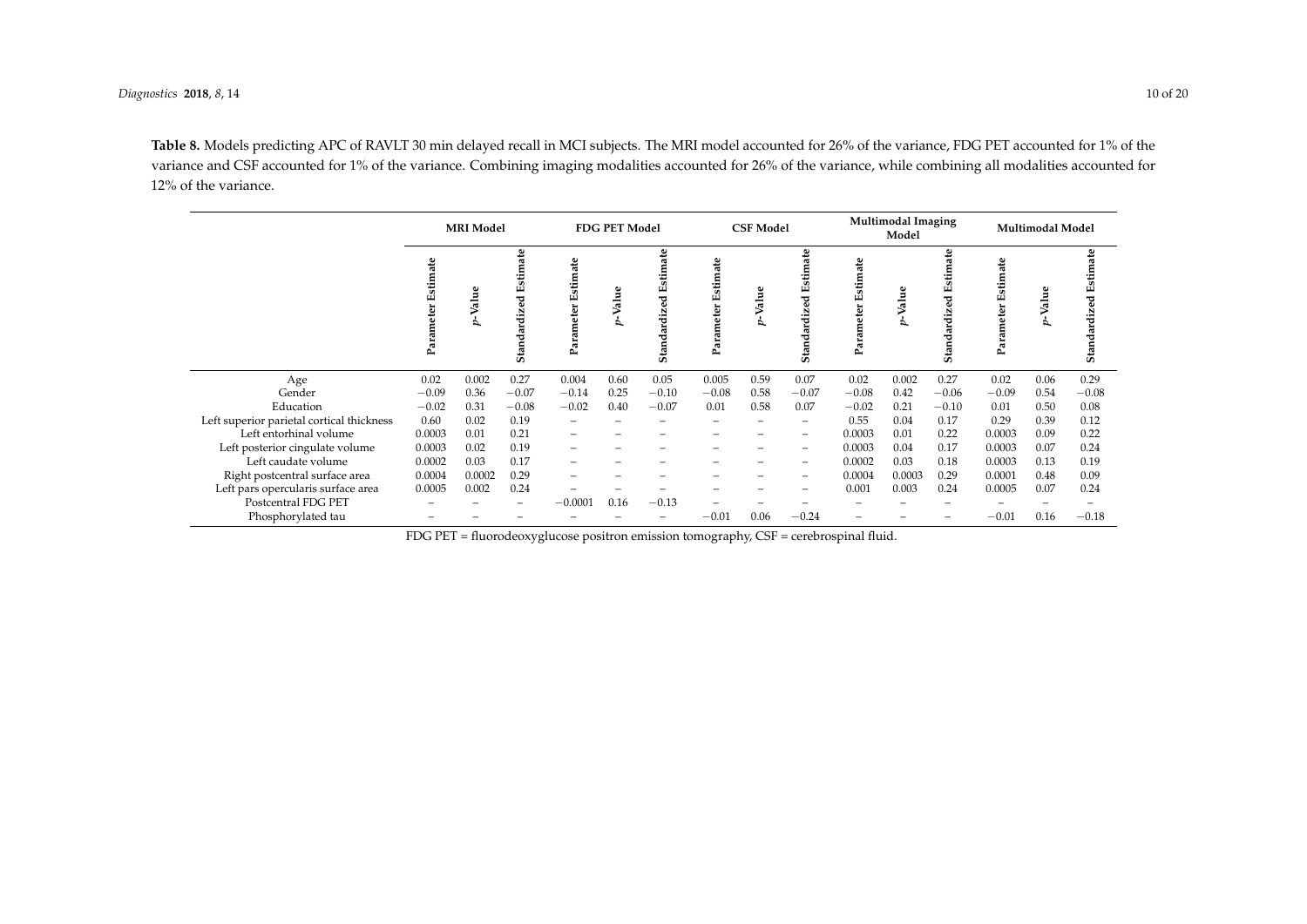## **4. Discussion**

In this study, we used a data-driven approach to create a set of models that characterize the MRI morphometric, FDG PET, CSF and neuropsychological test variables that are best able to discriminate between normal aging, MCI and AD. We also identified the baseline morphometric, metabolic and CSF biomarker variables associated with cognitive decline in trails and RAVLT delayed recognition in the normal and MCI groups, respectively.

## *4.1. Models for Predicting Normal Aging, MCI and AD*

Each modality on its own was able to distinguish between the groups to some degree; however, similar to previous studies, MRI provided a better discrimination than FDG PET [\[56\]](#page-18-0), CSF biomarker concentration [\[57\]](#page-18-1), or neuropsychological tests [\[58\]](#page-18-2). Furthermore, MRI-calculated volume, cortical thickness and surface area measures were all represented in the model. Given that volume and surface area contributed significantly to the multimodal models predicting diagnostic groups, it may be counterproductive to limit MCI and AD studies to only cortical thickness. Previously, it has been suggested that cortical thickness changes more in AD than cortical surface area when the effects of age are removed [\[59\]](#page-18-3). Dickerson et al. [\[59\]](#page-18-3) failed to observe an effect of AD on cortical surface area in the perirhinal cortex or the parahippocampal gyrus. Our study, on the other hand, showed that there were a number of regions in which cortical surface area was affected by both MCI and AD, even after the effects of age were accounted for. This suggests that surface area may have been unduly overlooked in the past.

Overall, many of the markers identified herein are in agreement with those found previously [\[58,](#page-18-2)[60,](#page-18-4)[61\]](#page-18-5). The model differentiating AD from normal aging was relatively simple, with decreased left hippocampal volume being the only imaging predictor. As we attempt to differentiate between earlier stages in disease progression, the models become more complex not only in terms of the number of variables contributing variance but also in that more modalities may be necessary. This is particularly the case for differentiating between MCI and normal aging, in part because MCI represents a broad spectrum with some individuals being more cognitively similar to their typically aging peers and others more similar to AD subjects. Importantly, some key regions that were associated with an increased likelihood of MCI were decreased right hippocampal volume, decreased left caudal middle frontal volume, decreased entorhinal uptake and decreased left entorhinal volume. Histologically, the medial temporal cortex is known to be affected first in the AD trajectory, while the frontal lobe is thought to be relatively preserved until later stages of the disease [\[9\]](#page-15-7). Interestingly, decreased volume in a few areas was associated more with normal aging than with CI, including the postcentral gyrus. Age-related decreases in neuronal number within the primary areas for the special senses of the head have been reported previously [\[62\]](#page-18-6). It is important then to recognize that there are areas of the brain that may be relatively preserved in the early stages of dementia.

Furthermore, it is plausible that different hemispheres and types of morphometry are affected at different states of the disease. In our multimodal models for differentiating normal aging from MCI, volumes of both the right hippocampus and the left entorhinal cortex were significant predictors, while the left hippocampal volume and right entorhinal cortical thickness were significant predictors for AD vs. MCI. Although the precise neuroanatomical correlates of MRI-derived morphometry measures are not fully characterized, cortical surface area may be linked to brain volume in that it may represent cortical columns, whereas cortical thickness may represent the number of cells within a column [\[63](#page-18-7)[,64\]](#page-18-8). It has also been suggested that cortical surface area may be influenced by a variety of factors such as synaptogenesis, dendritic arborization, intracortical myelination and connectivity [\[65\]](#page-18-9). Changes in MRI volume are highly correlated with post-mortem measures of tissue volume [\[66](#page-18-10)[–68\]](#page-18-11), which suggests that the volume loss observed in this study likely reflects neuronal loss. Cortical thickness changes are thought to reflect loss of neurons and neuropil. Studies that examine ante-mortem cortical thickness with post-mortem neuron counts show high levels of agreement [\[45\]](#page-17-5).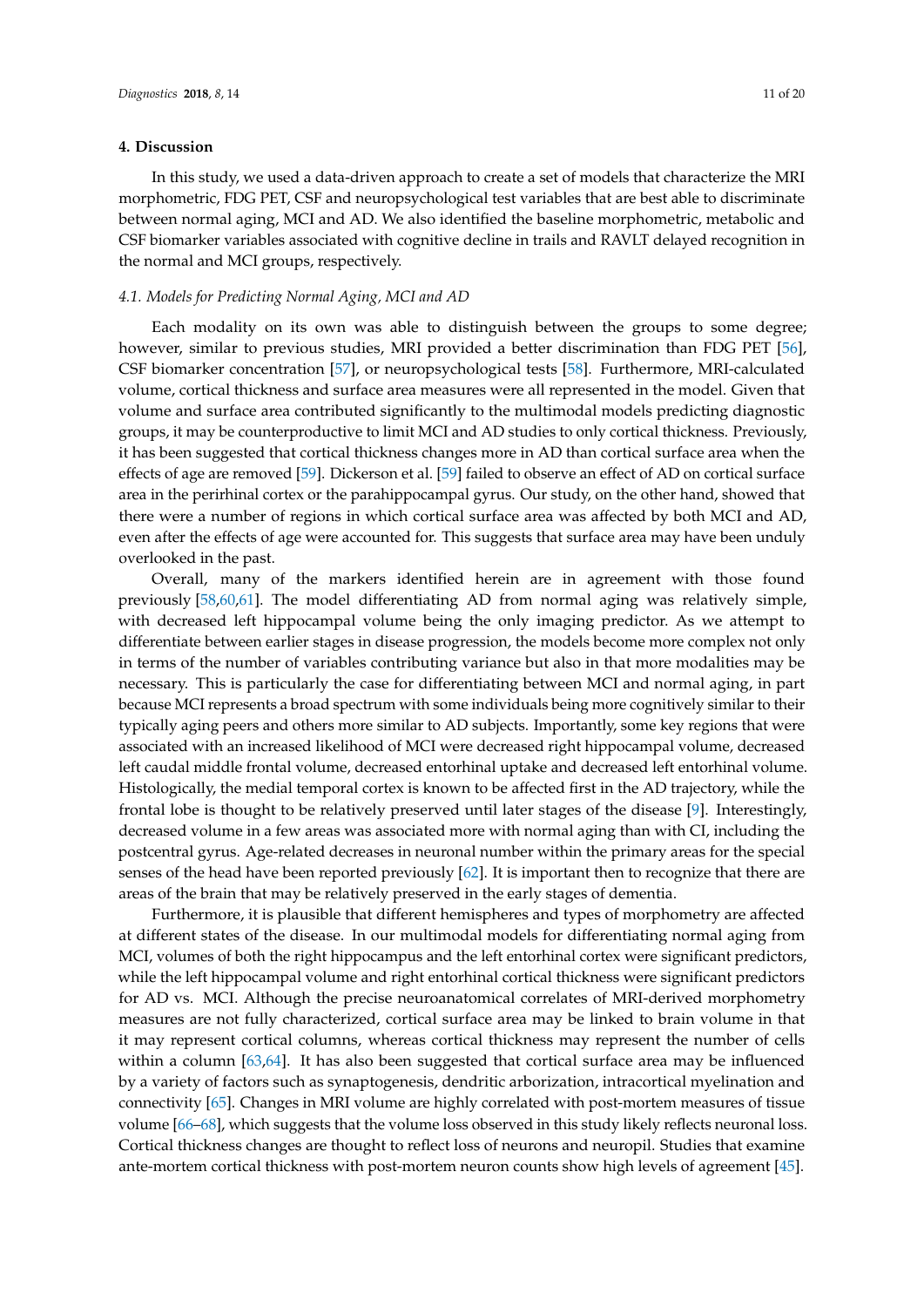## 4.1.1. Comparison to the Areas Reported as the "Cortical Signature of AD"

Previous studies suggest the entorhinal volume, hippocampus volume [\[27](#page-16-6)[,69](#page-18-12)[,70\]](#page-18-13), amygdala [\[69\]](#page-18-12) and inferior temporal lobe volume to be predictive of AD [\[71\]](#page-18-14). Other studies also suggest that retrosplenial thickness is able to predict AD [\[70\]](#page-18-13), while others still rely on what is known as the "cortical signature of AD," which is a set of 10 cortical thicknesses that have been shown to change consistently in AD [\[72\]](#page-18-15). One benefit of the current study to previous studies is that we did not examine only a few preselected regions but rather included the entire cortical and subcortical gray matter. To directly test the benefit of not limiting our data to regions that change most with AD, we created a model that included only the "cortical signature regions," along with age and education, to see which model differentiated normal aging from AD best. We found that our data-driven approach was better able to differentiate groups, with a significantly larger c-statistic  $(c = 0.90$  for signature regions only and  $R = 0.98$  for our model,  $p = 0.0002$ ). In addition, regions typically associated with the signature of Alzheimer's disease were not all in the models differentiating disease groups, suggesting that although the "Alzheimer's signature" regions may change most in the disease that they are not optimal for differentiating disease states. Thus, this paper indicates additional brain regions that might be targeted for future studies and perhaps for assisting in clinical diagnosis. Although significant changes were observed throughout the cortex, not all these regions were able to contribute unique and independent variance to the models.

## 4.1.2. Neuropsychological Tests

There are a number of benefits to using neuropsychological tests for determining diagnostic group, including its low-cost relative to MRI, PET and CSF sampling. There are also no risks to the patient. On the other hand, these tests may not be as specific to differential diagnoses, and they can take a long time to administer and have a high degree of variability. Nonetheless, a number of neuropsychological tests were found to contribute differentially to the ability to discriminate between the various stages of AD progression. For differentiating normal aging from MCI, the earliest stage in the progression, clock drawing, digit span backwards and RAVLT 30 min delayed recall and recognition errors were predictors. In the model differentiating MCI from AD, a mix of visuospatial ability and memory were in the model, as indicated by the presence of Trail A and RAVLT 30 min delayed recall and recognition, while only RAVLT 30 min delayed recall significantly contributed to differentiating AD from normal aging. Taken together, these results show that different combinations of tests were better at differentiating normal aging from MCI than differentiating MCI from AD and normal aging from AD. This is not surprising given the progression of the disease and the basement effects that may be observed in tasks that require more memory and executive function.

#### 4.1.3. CSF Models

We examined which of three biomarkers found in CSF contributed to models differentiating between normal aging, MCI and AD.  $A\beta$ -1-42 contributed variance to each of the models. However, this only reached statistical significance for the MCI vs. AD model. For tau measurements, total tau contributed to differentiating between MCI and normal aging and ptau contributed to differentiating between MCI and AD. The ratio of tTau to A $\beta$ -1-42 has been indicated as a unique predictor of diagnostic group previously [\[70\]](#page-18-13); however, in a ratio measurement it is unknown whether it is the Aβ-1-42 or the tTau driving the predictive value. tTau and pTau are typically associated with neuronal and axonal damage, while  $\mathbf{A}\beta$ -1-42 is a reflection of the amyloid burden in the brain. Although CSF measures may be useful in identifying individuals at risk for disease progression, they are not as useful as MRI or neuropsychological tests at differentiating between the groups [\[71\]](#page-18-14). This may be in part because the CSF measures are not exclusively brain derived, nor do they provide insight as to the localization of the AD-related pathology.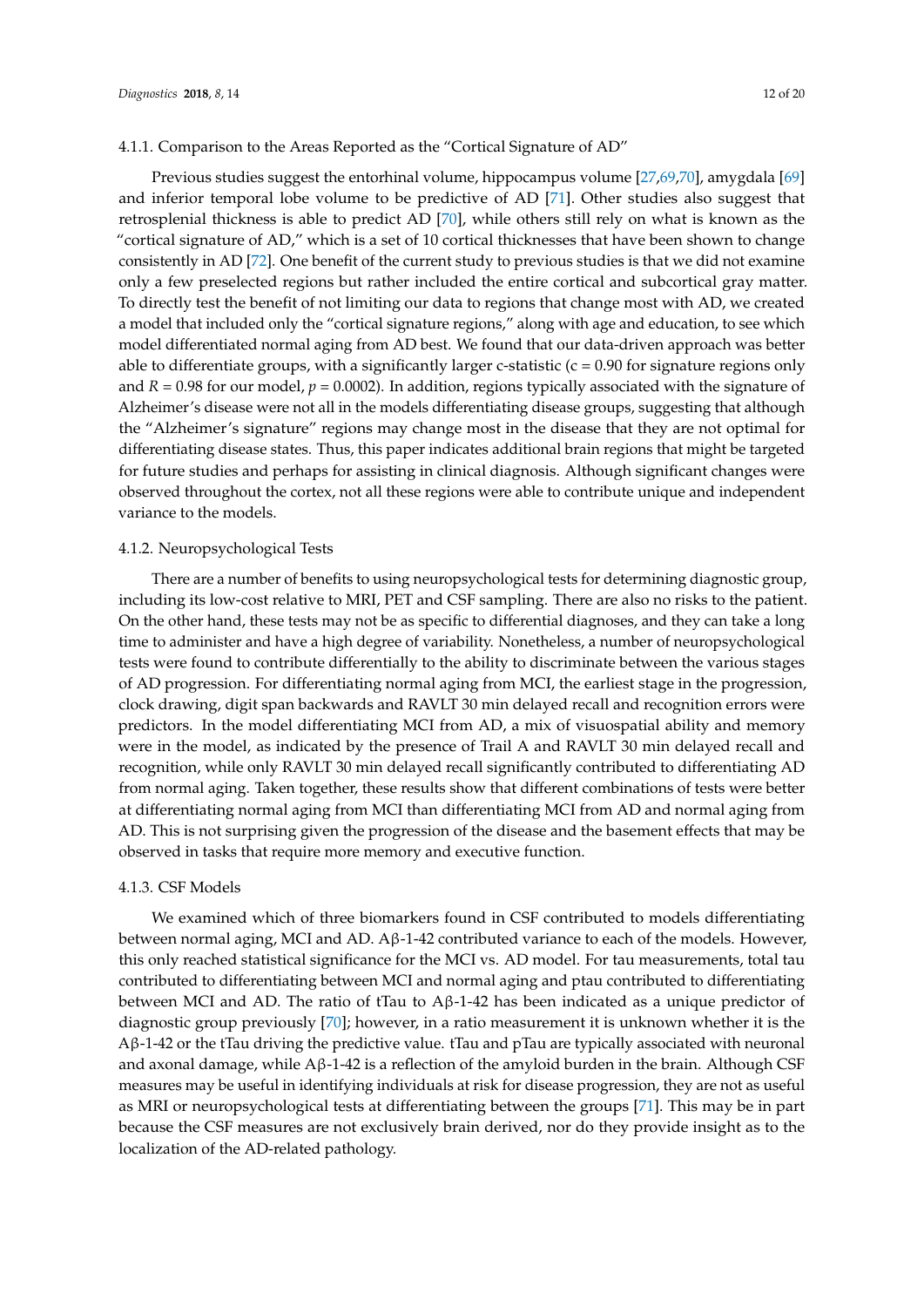#### 4.1.4. Role of FDG PET

In this study, we observed very little added benefit for FDG PET scans compared to MRI. This is in agreement with a number of previous studies [\[56,](#page-18-0)[70](#page-18-13)[,71\]](#page-18-14) and at odds with others that have found evidence for better prediction with FDG PET than with MRI [\[27](#page-16-6)[,69,](#page-18-12)[73\]](#page-19-0). While some of these discrepancies may be accounted for by sample, scanner, and scanning protocol, a portion of the difference may be accounted for by differences in post-processing methods. While here we present data from a data-driven ROI-based approach that resampled the PET data into MRI space, many of the other studies use *a priori* ROIs or a voxel-based approach using relatively large voxels, which may be less sensitive to group changes, particularly in small structures or those that may show more anatomical variability. Another post-processing difference lies in the treatment of partial volume effects and normalization region. We controlled for partial volume effects, which diminished some of the group differences [\[52\]](#page-17-12) and may have contributed to its relatively poor performance compared to MRI morphometric variables. Many of the studies citing an increased ability of FDG PET to detect AD compared to normal aging do not adjust for partial volume errors that occur in PET imaging in atrophic structures, which likely artificially inflates the ability of FDG PET to predict group [\[69](#page-18-12)[,73](#page-19-0)[,74\]](#page-19-1). We also normalized to the cerebellum rather than the pons or whole brain based on results of one of our previous studies [\[52\]](#page-17-12).

#### *4.2. Models Predicting Longitudinal Decline in Cognitive Performance*

The results of this study indicate that MRI performs better than FDG PET or CSF measures at accounting for variance in the neuropsychological measures at every stage of disease. Combining modalities did not consistently improve the adjusted *R* <sup>2</sup> values, nor did FDG PET and CSF alone account for any variance. In many instances, no FDG PET or CSF biomarker concentration variables made it through the initial cutoff stages of building the models. Each of the tests was associated with measures related to widespread regions in the brain, which suggests that each of these tests involves a network of neuronal processing for efficient function. In addition, different regions were typically predictive of baseline performance and decline within each group, and the regions and types of measures varied between groups, illustrating the complex nature of structure-function relationships and the impact of disease upon them.

A number of imaging variables showed opposite relationships than originally anticipated (e.g., larger volumes predicting worse test scores or greater decline). While we are still investigating the exact origins of this negative relationship, one potential explanation is that it represents a compensatory mechanism. This phenomenon is not well understood but has been observed previously [\[35,](#page-16-13)[75–](#page-19-2)[81\]](#page-19-3). The underlying premise being that these brain regions are more associated with a specific task than would normally be the case to help cope with the loss of function in related structures (e.g., the pericalcarine may be compensating for decreased visuospatial processing abilities in other brain regions). Undoubtedly, this may account for some of the inverse relationships that were observed.

#### *4.3. Trails A*

The neural correlates of Trails A are not well identified and it has not been well characterized on its own in normal aging, MCI and AD, in part because it tends to be used in conjunction with Trails B. We examined both tests individually, rather than taking the ratio of the two, because with ratios, it is unknown whether it is the numerator or denominator that is the driving force behind the relationship. Trails A is thought to reflect abilities in visual scanning, graphomotor and psychomotor speed and attention; as such, we would expect to see associations with the occipital areas, precentral gyrus and regions critical to attention. Baseline FDG uptake in the precentral and postcentral gyri was predictive of APC in the normal aging group, confirming the role of brain regions controlling motor function in Trails A. Attention has also been implicated in Trails A. There are various forms of attention that may be more closely linked with distinct brain regions. Selective attention, whereby attention is focused on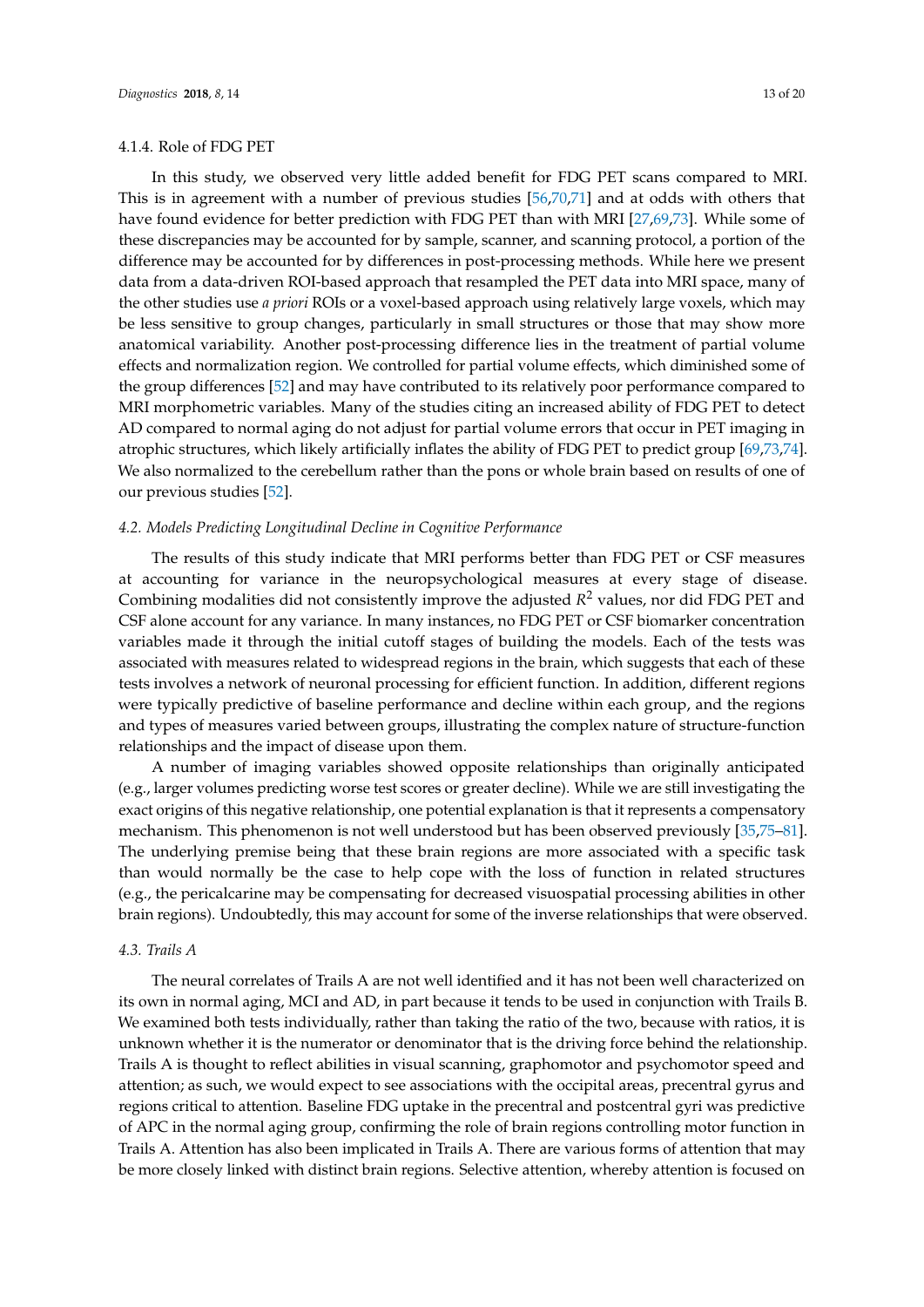a single stimulus while ignoring irrelevant information, is modulated by posterior parietal systems. These areas are important for orienting and shifting attention and may be modulated by basal ganglia structures [\[82\]](#page-19-4). According to the Posner model, the intraparietal sulcus/superior parietal lobe and the temporoparietal junction are involved orienting attention to the appropriate location along with the frontal eye fields and inferior frontal gyrus [\[83,](#page-19-5)[84\]](#page-19-6). In our normal subjects, Trails A decline was not predicted by the frontal eye fields, which are located in the caudal middle frontal gyrus [\[85\]](#page-19-7) but rather by the rostral middle frontal and the right pars orbitalis in the inferior frontal gyrus. Thus, our results support the attention component of Trails A.

## *4.4. RAVLT Delayed Recall*

Entorhinal associations with declines in recall for the MCI group provide support for the thought that there may be a connection between episodic memory and NFT pathology in the medial temporal lobes. The associations between frontal and parietal regions with declines in recall scores is not surprising, as these regions have been shown to subserve working memory ability [\[86\]](#page-19-8). The posterior cingulate is highly interconnected with the medial temporal lobes and has previously been shown to play a role in memory function. In our study, volume of the left posterior cingulate was predictive of declines in recall scores in MCI. In a study examining the correlations between baseline FDG metabolism and subsequent decline in verbal memory in pre-MCI individuals, the posterior cingulate, bilateral parietal and left prefrontal were all correlated with higher rates of decline [\[87\]](#page-19-9). Interestingly, in the same study, those who did not decline but remained in the normal aging category at follow-up, showed significant correlations in the posterior and mid-cingulate regions with verbal memory decline [\[87\]](#page-19-9).

One difficulty in assessing the impact of deficits in recall is that it may represent problems in either learning or in retention, since both would affect the ability to recall information after delays. Although the present study did not separate the results into retention and learning, a previous report in MCI subjects examined high vs. low retainers and learners and observed that both learning and retention were significantly correlated with cortical thickness in the lateral and medial frontal cortex, lateral temporal, medial temporal, anterior temporal, parietal and anterior and posterior cingulate cortices [\[88\]](#page-19-10). Meanwhile, retention on its own, after removing the effects of learning, showed correlations with the anterior, medial and ventral temporal lobe, entorhinal, parahippocampus, temporal pole, fusiform and hippocampus [\[88\]](#page-19-10). Thus, retention tended to involve more medial structures, while learning was more widespread. In our MCI subjects, we observed more widespread changes, involving temporal as well as frontal and parietal regions, suggesting that as memory deficits progress, difficulties in learning and retention also become more evident. It is also possible that as medial temporal regions become increasingly atrophic they are no longer able to mediate memory function and other brain regions are recruited. This has been observed in functional imaging studies that show the compensatory involvement of a number of regions including the frontal [\[77,](#page-19-11)[78,](#page-19-12)[89\]](#page-19-13) and cingulate cortices [\[76,](#page-19-14)[78\]](#page-19-12).

## *4.5. Limitations*

There are a few limitations of the present study. The first is that there is a larger proportion of males to females throughout the entire ADNI sample. This is consistent throughout each of the diagnostic groups and was included in each of our models to control for this. Although ADNI collected genetic information on its participants, we did not examine genetic variables, such as ApoE status, which has been shown to influence rate of disease progression in a dose-dependent manner. Also, not all the subjects in our sample had CSF data, which resulted in a smaller sample for the multimodal model including CSF. The predictive models presented herein should also be validated in an independent sample.

There are multiple methods to assess the overall fit of logistic regression statistical models, each of which has its limitations. The pseudo  $R^2$  indices used in this study have been shown to correlate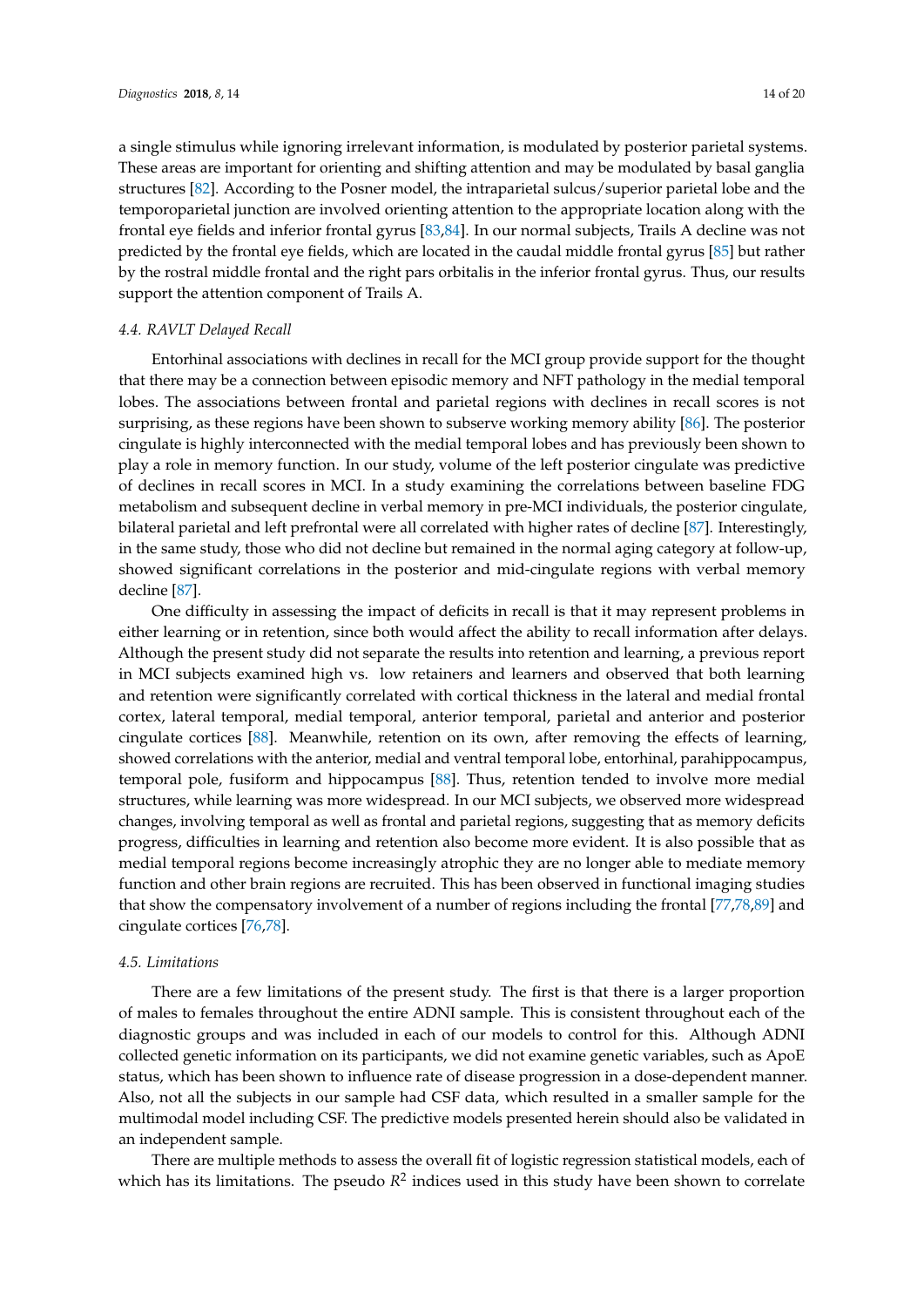Along the same lines, the current study is limited in that that the model was not evaluated on an independent dataset, which is the gold standard in evaluating model efficacy. The subjects enrolled in ADNI may not be representative of the entire population due to the restrictions on subject enrollment. The MCI and normal aging groups in particular, might be more diverse in the general population. As such, utilizing subject enrolled in later phases of ADNI may not represent a truly independent sample and there are limited large-scale studies that have not only structural MRI but also FDG PET, CSF biomarker collection and a batter of cognitive neuropsychological testing on a sample of healthy aging, MCI and AD participants.

Finally, because all of the data was used to build the model used in this study, it needs to be validated in a separate population to ensure that the predictions being made represent true disease etiology and to eliminate inherent group differences.

### **5. Conclusions**

This study shows that combining modalities better differentiates between normal aging and MCI subject groups. It is important to be able to distinguish individuals with MCI as early as possible. By looking outside the typical *a priori* regions, we may improve the ability to identify individuals at risk for developing AD. These individuals should then be followed over a longer period of time to determine who declines in memory and executive function and the brain regions associated with these changes.

In the first portion of this study, a set of MRI, FDG PET, CSF and neuropsychological variables that best differentiates between normal aging, MCI and AD subject groups was determined in a large sample from the ADNI database. In the second part of this study, we generated statistical models for predicting future cognitive decline within normal aging, MCI and AD groups from a number of neuropsychological tests, which each address specific cognitive functions. At baseline, we observed progressively worse scores on neuropsychological tests of visuospatial abilities, attention, executive function, delayed recall, recognition and working memory in MCI and AD. However, over time, the MCI group declined mainly on delayed recall, whereas the normal aging group declined only on Trails A. Overall, the models indicate that MRI was better able to predict future decline than either FDG PET of CSF biomarker concentrations. The brain regions that were associated with each task highlighted the types of cognitive skills required for successful completion of the test and also highlighted that these regions, when damaged, can result in poor memory, executive function and visuospatial abilities.

The results of this study suggest that the imaging and CSF biomarkers most telling of disease severity and decline may be outside the medial temporal lobes and that perhaps it is these other regions, such as the frontal, parietal and cingulate cortices that may be more telling clinical end points.

#### **Supplementary Materials:** Supplementary materials can be found at [www.mdpi.com/2075-4418/8/1/14/s1.](www.mdpi.com/2075-4418/8/1/14/s1)

**Acknowledgments:** The authors wish to thank all the participants who took part in the ADNI study, without whom this research would not be possible. Data collection and sharing for this project was funded by the Alzheimer's Disease Neuroimaging Initiative (ADNI) (National Institutes of Health Grant U01 AG024904) and DOD ADNI (Department of Defense award number W81XWH-12-2-0012). ADNI is funded by the National Institute on Aging, the National Institute of Biomedical Imaging and Bioengineering, and through generous contributions from the following: AbbVie, Alzheimer's Association; Alzheimer's Drug Discovery Foundation; Araclon Biotech; BioClinica, Inc.; Biogen; Bristol-Myers Squibb Company; CereSpir, Inc.; Cogstate; Eisai Inc.; Elan Pharmaceuticals, Inc.; Eli Lilly and Company; EuroImmun; F. Hoffmann-La Roche Ltd. and its affiliated company Genentech, Inc.; Fujirebio; GE Healthcare; IXICO Ltd.; Janssen Alzheimer Immunotherapy Research & Development, LLC.; Johnson & Johnson Pharmaceutical Research & Development LLC.; Lumosity; Lundbeck; Merck & Co., Inc.; Meso Scale Diagnostics, LLC.; NeuroRx Research; Neurotrack Technologies; Novartis Pharmaceuticals Corporation; Pfizer Inc.; Piramal Imaging; Servier; Takeda Pharmaceutical Company;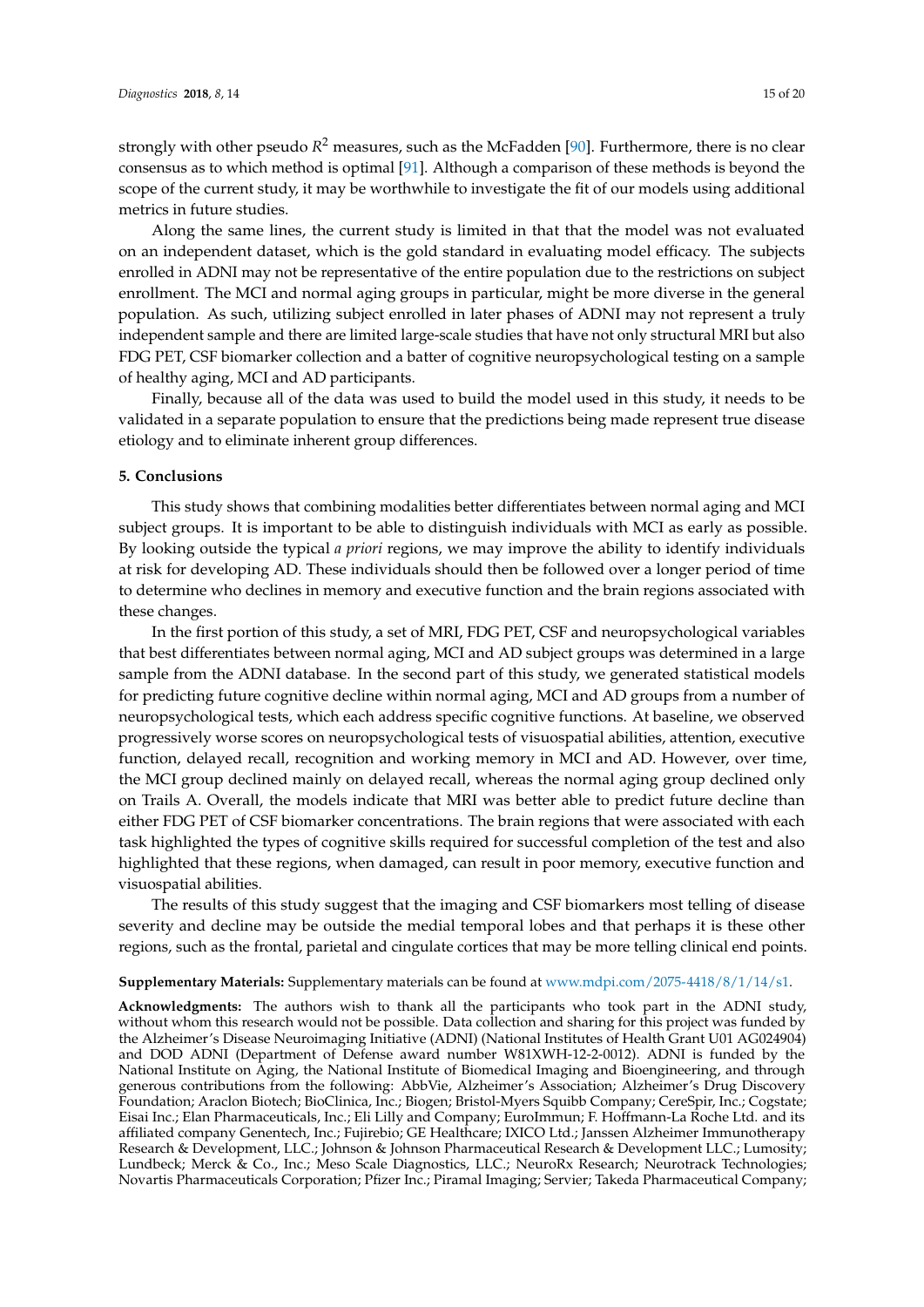and Transition Therapeutics. The Canadian Institutes of Health Research is providing funds to support ADNI clinical sites in Canada. Private sector contributions are facilitated by the Foundation for the National Institutes of Health [\(www.fnih.org\)](www.fnih.org). The grantee organization is the Northern California Institute for Research and Education, and the study is coordinated by the Alzheimer's Therapeutic Research Institute at the University of Southern California. ADNI data are disseminated by the Laboratory for Neuro Imaging at the University of Southern California.

**Author Contributions:** All authors contributed to the conception and design of the experiments herein; Corinna M. Bauer performed the experiments and analysis of the data; and all authors contributed to the writing of the manuscript.

**Conflicts of Interest:** The authors declare no conflict of interest.

## **References**

- <span id="page-15-0"></span>1. Alzheimer's Association. 2017 Alzheimer's disease facts and figures. *Alzheimers Dement.* **2017**, *13*, 325–373. [\[CrossRef\]](http://dx.doi.org/10.1016/j.jalz.2017.02.001)
- <span id="page-15-1"></span>2. Petersen, R.C. Current Concepts in Mild Cognitive Impairment. *Arch. Neurol.* **2001**, *58*, 1985–1992. [\[CrossRef\]](http://dx.doi.org/10.1001/archneur.58.12.1985) [\[PubMed\]](http://www.ncbi.nlm.nih.gov/pubmed/11735772)
- 3. Mitchell, A.J.; Shiri-Feshki, M. Rate of progression of mild cognitive impairment to dementia—Meta-analysis of 41 robust inception cohort studies. *Acta Psychiatr. Scand.* **2009**, *119*, 252–265. [\[CrossRef\]](http://dx.doi.org/10.1111/j.1600-0447.2008.01326.x) [\[PubMed\]](http://www.ncbi.nlm.nih.gov/pubmed/19236314)
- <span id="page-15-2"></span>4. Ward, A.; Tardiff, S.; Dye, C.; Arrighi, H.M. Rate of Conversion from Prodromal Alzheimer's Disease to Alzheimer's Dementia: A Systematic Review of the Literature. *Dement. Geriatr. Cognit. Disord. Extra* **2013**, *3*, 320–332. [\[CrossRef\]](http://dx.doi.org/10.1159/000354370) [\[PubMed\]](http://www.ncbi.nlm.nih.gov/pubmed/24174927)
- <span id="page-15-3"></span>5. Gómez-Isla, T.; Hollister, R.; West, H.; Mui, S.; Growdon, J.H.; Petersen, R.C.; Parisi, J.E.; Hyman, B.T. Neuronal loss correlates with but exceeds neurofibrillary tangles in Alzheimer's disease. *Ann. Neurol.* **1997**, *41*, 17–24. [\[CrossRef\]](http://dx.doi.org/10.1002/ana.410410106) [\[PubMed\]](http://www.ncbi.nlm.nih.gov/pubmed/9005861)
- <span id="page-15-4"></span>6. Mosconi, L. Brain glucose metabolism in the early and specific diagnosis of Alzheimer's disease. *Eur. J. Nucl. Med. Mol. Imaging* **2005**, *32*, 486–510. [\[CrossRef\]](http://dx.doi.org/10.1007/s00259-005-1762-7) [\[PubMed\]](http://www.ncbi.nlm.nih.gov/pubmed/15747152)
- <span id="page-15-5"></span>7. Braak, H.; Del Tredici, K. Alzheimer's pathogenesis: Is there neuron-to-neuron propagation? *Acta Neuropathol. (Berl.)* **2011**, *121*, 589–595. [\[CrossRef\]](http://dx.doi.org/10.1007/s00401-011-0825-z) [\[PubMed\]](http://www.ncbi.nlm.nih.gov/pubmed/21516512)
- <span id="page-15-6"></span>8. Braak, H.; Del Tredici, K. The pathological process underlying Alzheimer's disease in individuals under thirty. *Acta Neuropathol. (Berl.)* **2011**, *121*, 171–181. [\[CrossRef\]](http://dx.doi.org/10.1007/s00401-010-0789-4) [\[PubMed\]](http://www.ncbi.nlm.nih.gov/pubmed/21170538)
- <span id="page-15-7"></span>9. Braak, H.; Braak, E. Neuropathological stageing of Alzheimer-related changes. *Acta Neuropathol. (Berl.)* **1991**, *82*, 239–259. [\[CrossRef\]](http://dx.doi.org/10.1007/BF00308809)
- 10. Braak, H.; Braak, E. Staging of Alzheimer's disease-related neurofibrillary changes. *Neurobiol. Aging* **1995**, *16*, 271–278. [\[CrossRef\]](http://dx.doi.org/10.1016/0197-4580(95)00021-6)
- <span id="page-15-8"></span>11. St George-Hyslop, P.H. Molecular genetics of Alzheimer's disease. *Biol. Psychiatry* **2000**, *47*, 183–199. [\[CrossRef\]](http://dx.doi.org/10.1016/S0006-3223(99)00301-7)
- <span id="page-15-9"></span>12. Thal, D.R.; Rüb, U.; Orantes, M.; Braak, H. Phases of Aβ-deposition in the human brain and its relevance for the development of AD. *Neurology* **2002**, *58*, 1791–1800. [\[CrossRef\]](http://dx.doi.org/10.1212/WNL.58.12.1791) [\[PubMed\]](http://www.ncbi.nlm.nih.gov/pubmed/12084879)
- <span id="page-15-10"></span>13. Guillozet, A.L.; Weintraub, S.; Mash, D.C.; Mesulam, M.M. Neurofibrillary Tangles, Amyloid, and Memory in Aging and Mild Cognitive Impairment. *Arch. Neurol.* **2003**, *60*, 729–736. [\[CrossRef\]](http://dx.doi.org/10.1001/archneur.60.5.729) [\[PubMed\]](http://www.ncbi.nlm.nih.gov/pubmed/12756137)
- <span id="page-15-11"></span>14. Hulette, C.M.; Welsh-Bohmer, K.A.; Murray, M.G.; Saunders, A.M.; Mash, D.C.; McIntyre, L.M. Neuropathological and neuropsychological changes in "normal" aging: Evidence for preclinical Alzheimer disease in cognitively normal individuals. *J. Neuropathol. Exp. Neurol.* **1998**, *57*, 1168–1174. [\[CrossRef\]](http://dx.doi.org/10.1097/00005072-199812000-00009) [\[PubMed\]](http://www.ncbi.nlm.nih.gov/pubmed/9862640)
- <span id="page-15-12"></span>15. Zetterberg, H.; Wahlund, L.-O.; Blennow, K. Cerebrospinal fluid markers for prediction of Alzheimer's disease. *Neurosci. Lett.* **2003**, *352*, 67–69. [\[CrossRef\]](http://dx.doi.org/10.1016/j.neulet.2003.08.011) [\[PubMed\]](http://www.ncbi.nlm.nih.gov/pubmed/14615052)
- <span id="page-15-13"></span>16. Tapiola, T.; Alafuzoff, I.; Herukka, S.-K.; Parkkinen, L.; Hartikainen, P.; Soininen, H.; Pirttilä, T. Cerebrospinal fluid β-amyloid 42 and tau proteins as biomarkers of Alzheimer-type pathologic changes in the brain. *Arch. Neurol.* **2009**, *66*, 382–389. [\[CrossRef\]](http://dx.doi.org/10.1001/archneurol.2008.596) [\[PubMed\]](http://www.ncbi.nlm.nih.gov/pubmed/19273758)
- <span id="page-15-14"></span>17. Hansson, O.; Zetterberg, H.; Buchhave, P.; Londos, E.; Blennow, K.; Minthon, L. Association between CSF biomarkers and incipient Alzheimer's disease in patients with mild cognitive impairment: A follow-up study. *Lancet Neurol.* **2006**, *5*, 228–234. [\[CrossRef\]](http://dx.doi.org/10.1016/S1474-4422(06)70355-6)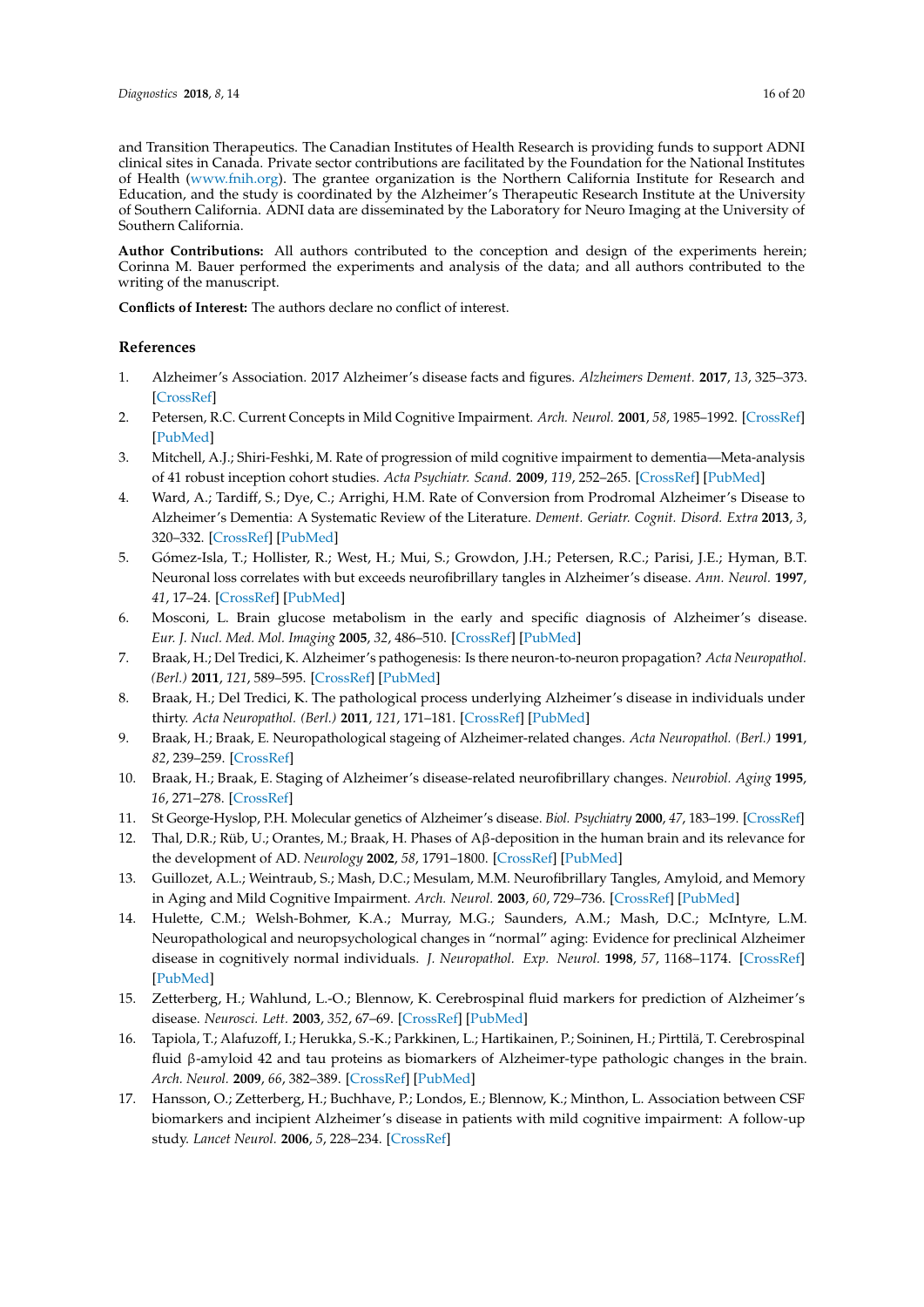- <span id="page-16-0"></span>18. Blennow, K.; Wallin, A.; Agren, H.; Spenger, C.; Siegfried, J.; Vanmechelen, E. Tau protein in cerebrospinal fluid: A biochemical marker for axonal degeneration in Alzheimer disease? *Mol. Chem. Neuropathol.* **1995**, *26*, 231–245. [\[CrossRef\]](http://dx.doi.org/10.1007/BF02815140) [\[PubMed\]](http://www.ncbi.nlm.nih.gov/pubmed/8748926)
- <span id="page-16-1"></span>19. Ewers, M.; Buerger, K.; Teipel, S.J.; Scheltens, P.; Schröder, J.; Zinkowski, R.P.; Bouwman, F.H.; Schönknecht, P.; Schoonenboom, N.S.; Andreasen, N. Multicenter assessment of CSF-phosphorylated tau for the prediction of conversion of MCI. *Neurology* **2008**, *69*, 2205–2212. [\[CrossRef\]](http://dx.doi.org/10.1212/01.wnl.0000286944.22262.ff) [\[PubMed\]](http://www.ncbi.nlm.nih.gov/pubmed/18071141)
- <span id="page-16-2"></span>20. Cedazo-Minguez, A.; Winblad, B. Biomarkers for Alzheimer's disease and other forms of dementia: Clinical needs, limitations and future aspects. *Exp. Gerontol.* **2010**, *45*, 5–14. [\[CrossRef\]](http://dx.doi.org/10.1016/j.exger.2009.09.008) [\[PubMed\]](http://www.ncbi.nlm.nih.gov/pubmed/19796673)
- <span id="page-16-3"></span>21. Segobin, S.; La Joie, R.; Ritz, L.; Beaunieux, H.; Desgranges, B.; Chételat, G.; Pitel, A.L.; Eustache, F. FDG-PET Contributions to the Pathophysiology of Memory Impairment. *Neuropsychol. Rev.* **2015**, *25*, 326–355. [\[CrossRef\]](http://dx.doi.org/10.1007/s11065-015-9297-6) [\[PubMed\]](http://www.ncbi.nlm.nih.gov/pubmed/26319237)
- <span id="page-16-4"></span>22. Choo, I.H.; Lee, D.Y.; Youn, J.C.; Jhoo, J.H.; Kim, K.W.; Lee, D.S.; Lee, J.S.; Woo, J.I. Topographic Patterns of Brain Functional Impairment Progression According to Clinical Severity Staging in 116 Alzheimer Disease Patients: FDG-PET Study. *Alzheimer Dis. Assoc. Disord.* **2007**, *21*, 77–84. [\[CrossRef\]](http://dx.doi.org/10.1097/WAD.0b013e3180687418) [\[PubMed\]](http://www.ncbi.nlm.nih.gov/pubmed/17545731)
- 23. Del Sole, A.; Clerici, F.; Chiti, A.; Lecchi, M.; Mariani, C.; Maggiore, L.; Mosconi, L.; Lucignani, G. Individual cerebral metabolic deficits in Alzheimer's disease and amnestic mild cognitive impairment: An FDG PET study. *Eur. J. Nucl. Med. Mol. Imaging* **2008**, *35*, 1357–1366. [\[CrossRef\]](http://dx.doi.org/10.1007/s00259-008-0773-6) [\[PubMed\]](http://www.ncbi.nlm.nih.gov/pubmed/18418593)
- 24. Jagust, W.; Reed, B.; Mungas, D.; Ellis, W.; Decarli, C. What does fluorodeoxyglucose PET imaging add to a clinical diagnosis of dementia? *Neurology* **2007**, *69*, 871–877. [\[CrossRef\]](http://dx.doi.org/10.1212/01.wnl.0000269790.05105.16) [\[PubMed\]](http://www.ncbi.nlm.nih.gov/pubmed/17724289)
- 25. Langbaum, J.B.S.; Chen, K.; Lee, W.; Reschke, C.; Bandy, D.; Fleisher, A.S.; Alexander, G.E.; Foster, N.L.; Weiner, M.W.; Koeppe, R.A.; et al. Categorical and correlational analyses of baseline fluorodeoxyglucose positron emission tomography images from the Alzheimer's Disease Neuroimaging Initiative (ADNI). *NeuroImage* **2009**, *45*, 1107–1116. [\[CrossRef\]](http://dx.doi.org/10.1016/j.neuroimage.2008.12.072) [\[PubMed\]](http://www.ncbi.nlm.nih.gov/pubmed/19349228)
- <span id="page-16-5"></span>26. McMurtray, A.M.; Licht, E.; Yeo, T.; Krisztal, E.; Saul, R.E.; Mendez, M.F. Positron emission tomography facilitates diagnosis of early-onset Alzheimer's disease. *Eur. Neurol.* **2008**, *59*, 31–37. [\[CrossRef\]](http://dx.doi.org/10.1159/000109258) [\[PubMed\]](http://www.ncbi.nlm.nih.gov/pubmed/17917455)
- <span id="page-16-6"></span>27. De Santi, S.; de Leon, M.J.; Rusinek, H.; Convit, A.; Tarshish, C.Y.; Roche, A.; Tsui, W.H.; Kandil, E.; Boppana, M.; Daisley, K.; et al. Hippocampal formation glucose metabolism and volume losses in MCI and AD. *Neurobiol. Aging* **2001**, *22*, 529–539. [\[CrossRef\]](http://dx.doi.org/10.1016/S0197-4580(01)00230-5)
- <span id="page-16-7"></span>28. Mosconi, L.; Tsui, W.-H.; Santi, S.D.; Li, J.; Rusinek, H.; Convit, A.; Li, Y.; Boppana, M.; de Leon, M.J. Reduced hippocampal metabolism in MCI and AD Automated FDG-PET image analysis. *Neurology* **2005**, *64*, 1860–1867. [\[CrossRef\]](http://dx.doi.org/10.1212/01.WNL.0000163856.13524.08) [\[PubMed\]](http://www.ncbi.nlm.nih.gov/pubmed/15955934)
- <span id="page-16-8"></span>29. Mosconi, L.; Pupi, A.; De Leon, M.J. Brain glucose hypometabolism and oxidative stress in preclinical Alzheimer's disease. *Ann. N. Y. Acad. Sci.* **2008**, *1147*, 180–195. [\[CrossRef\]](http://dx.doi.org/10.1196/annals.1427.007) [\[PubMed\]](http://www.ncbi.nlm.nih.gov/pubmed/19076441)
- <span id="page-16-9"></span>30. Ewers, M.; Frisoni, G.B.; Teipel, S.J.; Grinberg, L.T.; Amaro, E., Jr.; Heinsen, H.; Thompson, P.M.; Hampel, H. Staging Alzheimer's disease progression with multimodality neuroimaging. *Prog. Neurobiol.* **2011**, *95*, 535–546. [\[CrossRef\]](http://dx.doi.org/10.1016/j.pneurobio.2011.06.004) [\[PubMed\]](http://www.ncbi.nlm.nih.gov/pubmed/21718750)
- 31. Killiany, R.J.; Hyman, B.T.; Gomez-Isla, T.; Moss, M.B.; Kikinis, R.; Jolesz, F.; Tanzi, R.; Jones, K.; Albert, M.S. MRI measures of entorhinal cortex vs hippocampus in preclinical AD. *Neurology* **2002**, *58*, 1188–1196. [\[CrossRef\]](http://dx.doi.org/10.1212/WNL.58.8.1188) [\[PubMed\]](http://www.ncbi.nlm.nih.gov/pubmed/11971085)
- <span id="page-16-10"></span>32. Thompson, P.M.; Hayashi, K.M.; de Zubicaray, G.; Janke, A.L.; Rose, S.E.; Semple, J.; Herman, D.; Hong, M.S.; Dittmer, S.S.; Doddrell, D.M.; et al. Dynamics of Gray Matter Loss in Alzheimer's Disease. *J. Neurosci.* **2003**, *23*, 994–1005. [\[PubMed\]](http://www.ncbi.nlm.nih.gov/pubmed/12574429)
- <span id="page-16-11"></span>33. Henneges, C.; Reed, C.; Chen, Y.-F.; Dell'Agnello, G.; Lebrec, J. Describing the Sequence of Cognitive Decline in Alzheimer's Disease Patients: Results from an Observational Study. *J. Alzheimers Dis.* **2016**, *52*, 1065–1080. [\[CrossRef\]](http://dx.doi.org/10.3233/JAD-150852) [\[PubMed\]](http://www.ncbi.nlm.nih.gov/pubmed/27079700)
- <span id="page-16-12"></span>34. Salmon, D.P.; Bondi, M.W. Neuropsychological Assessment of Dementia. *Annu. Rev. Psychol.* **2009**, *60*, 257–282. [\[CrossRef\]](http://dx.doi.org/10.1146/annurev.psych.57.102904.190024) [\[PubMed\]](http://www.ncbi.nlm.nih.gov/pubmed/18616392)
- <span id="page-16-13"></span>35. Mufson, E.J.; Binder, L.; Counts, S.E.; DeKosky, S.T.; deTolledo-Morrell, L.; Ginsberg, S.D.; Ikonomovic, M.D.; Perez, S.E.; Scheff, S.W. Mild Cognitive Impairment: Pathology and mechanisms. *Acta Neuropathol. (Berl.)* **2012**, *123*, 13–30. [\[CrossRef\]](http://dx.doi.org/10.1007/s00401-011-0884-1) [\[PubMed\]](http://www.ncbi.nlm.nih.gov/pubmed/22101321)
- 36. Walhovd, K.B.; Fjell, A.M.; Dale, A.M.; McEvoy, L.K.; Brewer, J.; Karow, D.S.; Salmon, D.P.; Fennema-Notestine, C. Multi-modal imaging predicts memory performance in normal aging and cognitive decline. *Neurobiol. Aging* **2010**, *31*, 1107–1121. [\[CrossRef\]](http://dx.doi.org/10.1016/j.neurobiolaging.2008.08.013) [\[PubMed\]](http://www.ncbi.nlm.nih.gov/pubmed/18838195)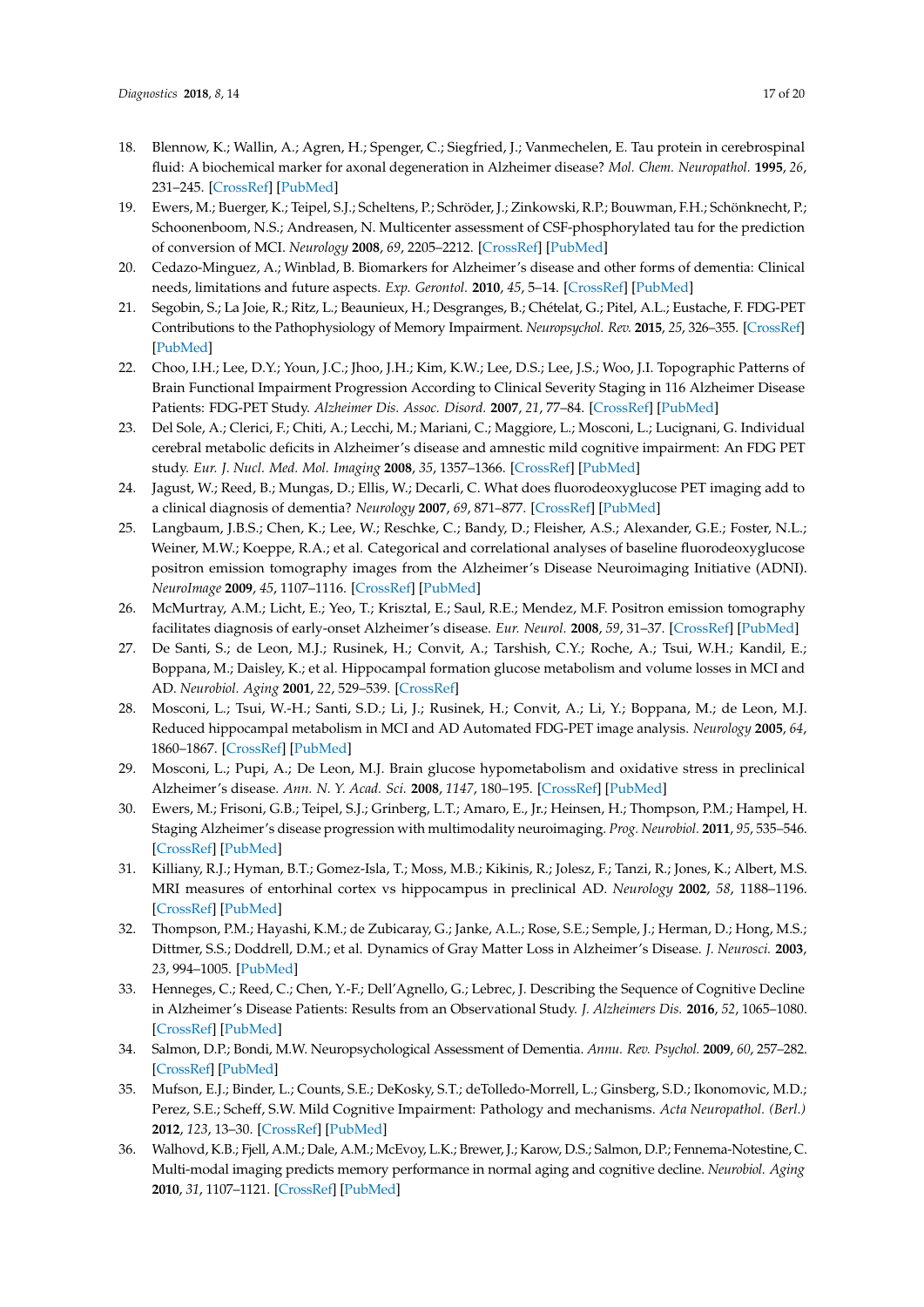- <span id="page-17-0"></span>37. PA, J.; Possin, K.L.; Wilson, S.M.; Quitania, L.C.; Kramer, J.H.; Boxer, A.L.; Weiner, M.W.; Johnson, J.K. Gray matter correlates of set-shifting among neurodegenerative disease, mild cognitive impairment, and healthy older adults. *J. Int. Neuropsychol. Soc. JINS* **2010**, *16*, 640–650. [\[CrossRef\]](http://dx.doi.org/10.1017/S1355617710000408) [\[PubMed\]](http://www.ncbi.nlm.nih.gov/pubmed/20374676)
- <span id="page-17-1"></span>38. Wechsler, D. *WMS-R: Wechsler Memory Scale—Revised Manual*; Psychological Corp., Harcourt Brace Jovanovich: London, UK, 1987.
- <span id="page-17-2"></span>39. Shaw, L.M.; Vanderstichele, H.; Knapik-Czajka, M.; Figurski, M.; Coart, E.; Blennow, K.; Soares, H.; Simon, A.J.; Lewczuk, P.; Dean, R.A.; et al. Qualification of the analytical and clinical performance of CSF biomarker analyses in ADNI. *Acta Neuropathol. (Berl.)* **2011**, *121*, 597–609. [\[CrossRef\]](http://dx.doi.org/10.1007/s00401-011-0808-0) [\[PubMed\]](http://www.ncbi.nlm.nih.gov/pubmed/21311900)
- <span id="page-17-3"></span>40. Dale, A.M.; Fischl, B.; Sereno, M.I. Cortical Surface-Based Analysis I. Segmentation and Surface Reconstruction. *NeuroImage* **1999**, *9*, 179–194. [\[CrossRef\]](http://dx.doi.org/10.1006/nimg.1998.0395) [\[PubMed\]](http://www.ncbi.nlm.nih.gov/pubmed/9931268)
- <span id="page-17-4"></span>41. Fischl, B.; Sereno, M.I.; Dale, A.M. Cortical surface-based analysis—II: Inflation, flattening, and a surface-based coordinate system. *NeuroImage* **1999**, *9*, 195–267. Available online: <http://discovery.ucl.ac.uk/145122/> (accessed on 21 September 2011). [\[CrossRef\]](http://dx.doi.org/10.1006/nimg.1998.0396) [\[PubMed\]](http://www.ncbi.nlm.nih.gov/pubmed/9931269)
- 42. Fischl, B.; Salat, D.H.; Busa, E.; Albert, M.; Dieterich, M.; Haselgrove, C.; van der Kouwe, A.; Killiany, R.; Kennedy, D.; Klaveness, S.; et al. Whole Brain Segmentation. *Neuron* **2002**, *33*, 341–355. [\[CrossRef\]](http://dx.doi.org/10.1016/S0896-6273(02)00569-X)
- 43. Fischl, B.; van der Kouwe, A.; Destrieux, C.; Halgren, E.; Ségonne, F.; Salat, D.H.; Busa, E.; Seidman, L.J.; Goldstein, J.; Kennedy, D.; et al. Automatically Parcellating the Human Cerebral Cortex. *Cereb. Cortex* **2004**, *14*, 11–22. [\[CrossRef\]](http://dx.doi.org/10.1093/cercor/bhg087) [\[PubMed\]](http://www.ncbi.nlm.nih.gov/pubmed/14654453)
- 44. Fischl, B.; Salat, D.H.; van der Kouwe, A.J.W.; Makris, N.; Ségonne, F.; Quinn, B.T.; Dale, A.M. Sequenceindependent segmentation of magnetic resonance images. *NeuroImage* **2004**, *23* (Suppl. 1), S69–S84. [\[CrossRef\]](http://dx.doi.org/10.1016/j.neuroimage.2004.07.016) [\[PubMed\]](http://www.ncbi.nlm.nih.gov/pubmed/15501102)
- <span id="page-17-5"></span>45. Fischl, B.; Dale, A.M. Measuring the thickness of the human cerebral cortex from magnetic resonance images. *Proc. Natl. Acad. Sci. USA* **2000**, *97*, 11050–11055. [\[CrossRef\]](http://dx.doi.org/10.1073/pnas.200033797) [\[PubMed\]](http://www.ncbi.nlm.nih.gov/pubmed/10984517)
- <span id="page-17-6"></span>46. Desikan, R.S.; Ségonne, F.; Fischl, B.; Quinn, B.T.; Dickerson, B.C.; Blacker, D.; Buckner, R.L.; Dale, A.M.; Maguire, R.P.; Hyman, B.T.; Albert, M.S.; et al. An automated labeling system for subdividing the human cerebral cortex on MRI scans into gyral based regions of interest. *NeuroImage* **2006**, *31*, 968–980. [\[CrossRef\]](http://dx.doi.org/10.1016/j.neuroimage.2006.01.021) [\[PubMed\]](http://www.ncbi.nlm.nih.gov/pubmed/16530430)
- <span id="page-17-7"></span>47. Bauer, C.M.; Cabral, H.J.; Killiany, R.J.; Alzheimer's Disease Neuroimaging Initiative. It is unclear if adjusting cortical thickness for changes in gray/white matter intensity ratio improves discrimination between normal aging, MCI, and AD. *Brain Imaging Behav.* **2014**, *8*, 133–140. [\[CrossRef\]](http://dx.doi.org/10.1007/s11682-013-9268-6) [\[PubMed\]](http://www.ncbi.nlm.nih.gov/pubmed/24535034)
- <span id="page-17-8"></span>48. Salat, D.H.; Lee, S.Y.; van der Kouwe, A.J.; Greve, D.N.; Fischl, B.; Rosas, H.D. Age-associated alterations in cortical gray and white matter signal intensity and gray to white matter contrast. *NeuroImage* **2009**, *48*, 21–28. [\[CrossRef\]](http://dx.doi.org/10.1016/j.neuroimage.2009.06.074) [\[PubMed\]](http://www.ncbi.nlm.nih.gov/pubmed/19580876)
- <span id="page-17-9"></span>49. Salat, D.H.; Chen, J.J.; van der Kouwe, A.J.; Greve, D.N.; Fischl, B.; Rosas, H.D. Hippocampal degeneration is associated with temporal and limbic gray matter/white matter tissue contrast in Alzheimer's disease. *NeuroImage* **2011**, *54*, 1795–1802. [\[CrossRef\]](http://dx.doi.org/10.1016/j.neuroimage.2010.10.034) [\[PubMed\]](http://www.ncbi.nlm.nih.gov/pubmed/20965261)
- <span id="page-17-10"></span>50. Greve, D.N.; Fischl, B. Accurate and robust brain image alignment using boundary-based registration. *NeuroImage* **2009**, *48*, 63–72. [\[CrossRef\]](http://dx.doi.org/10.1016/j.neuroimage.2009.06.060) [\[PubMed\]](http://www.ncbi.nlm.nih.gov/pubmed/19573611)
- <span id="page-17-11"></span>51. Yakushev, I.; Landvogt, C.; Buchholz, H.-G.; Fellgiebel, A.; Hammers, A.; Scheurich, A.; Schmidtmann, I.; Gerhard, A.; Schreckenberger, M.; Bartenstein, P. Choice of reference area in studies of Alzheimer's disease using positron emission tomography with fluorodeoxyglucose-F18. *Psychiatry Res.* **2008**, *164*, 143–153. [\[CrossRef\]](http://dx.doi.org/10.1016/j.pscychresns.2007.11.004) [\[PubMed\]](http://www.ncbi.nlm.nih.gov/pubmed/18930634)
- <span id="page-17-12"></span>52. Bauer, C.M.; Cabral, H.J.; Greve, D.N.; Killiany, R.J. Differentiating between Normal Aging, Mild Cognitive Impairment, and Alzheimer's disease with FDG-PET: Effects of Normalization Region and Partial Volume Correction Method. *J. Alzheimers Dis. Park.* **2013**, *3*, 1–9. [\[CrossRef\]](http://dx.doi.org/10.4172/2161-0460.1000113)
- <span id="page-17-13"></span>53. Yanase, D.; Matsunari, I.; Yajima, K.; Chen, W.; Fujikawa, A.; Nishimura, S.; Matsuda, H.; Yamada, M. Brain FDG PET study of normal aging in Japanese: Effect of atrophy correction. *Eur. J. Nucl. Med. Mol. Imaging* **2005**, *32*, 794–805. [\[CrossRef\]](http://dx.doi.org/10.1007/s00259-005-1767-2) [\[PubMed\]](http://www.ncbi.nlm.nih.gov/pubmed/15759148)
- <span id="page-17-14"></span>54. David, W.H., Jr.; Stanley, L.; Rodney, X.S. *Applied Logistic Regression*, 3rd ed.; Wiley: New York, NY, USA, 2013.
- <span id="page-17-15"></span>55. Nagelkerke, N.J.D. A note on a general definition of the coefficient of determination. *Biometrika* **1991**, *78*, 691–692. [\[CrossRef\]](http://dx.doi.org/10.1093/biomet/78.3.691)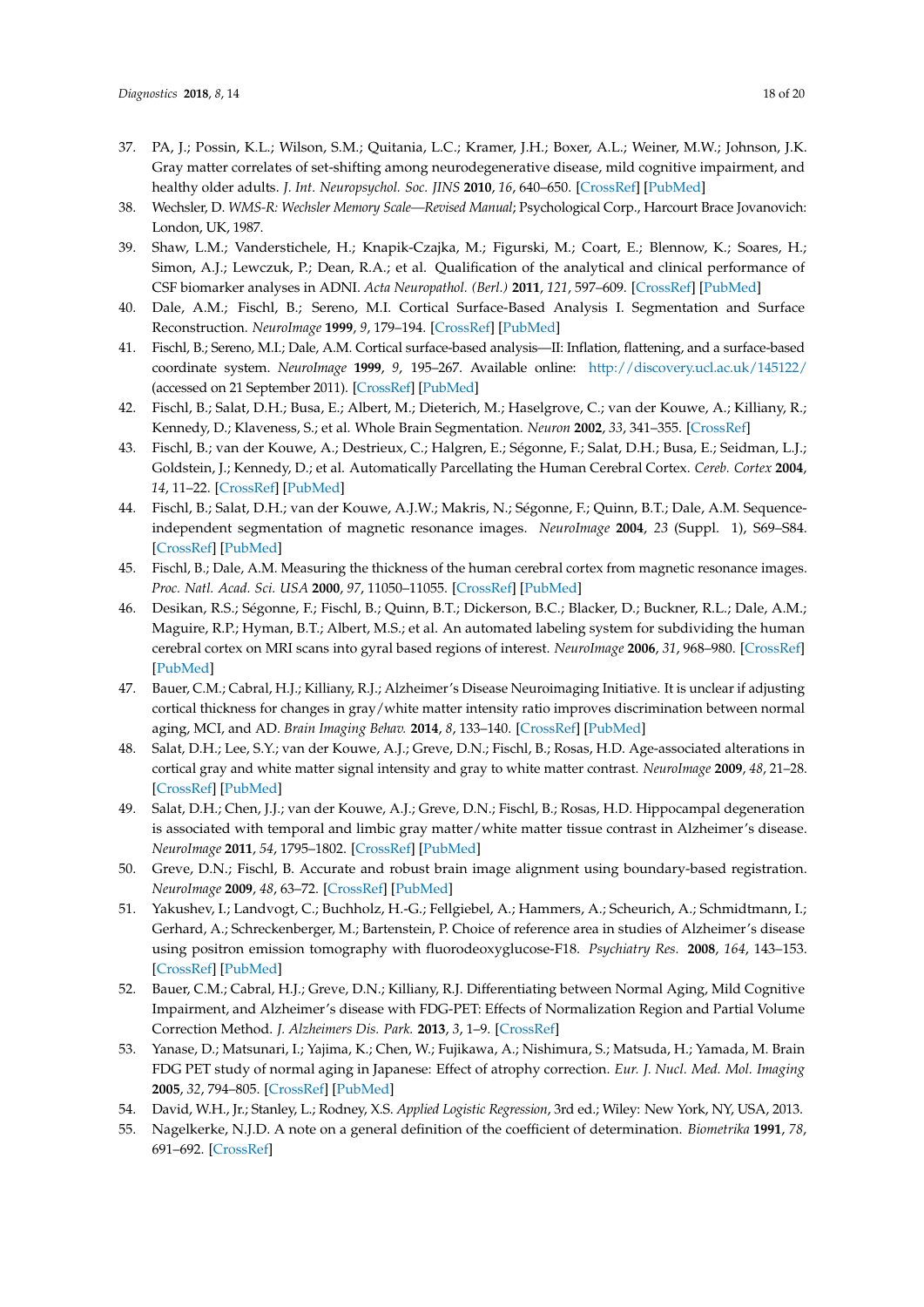- <span id="page-18-0"></span>56. Walhovd, K.B.; Fjell, A.M.; Amlien, I.; Grambaite, R.; Stenset, V.; Bjørnerud, A.; Reinvang, I.; Gjerstad, L.; Cappelen, T.; Due-Tønnessen, P.; et al. Multimodal imaging in mild cognitive impairment: Metabolism, morphometry and diffusion of the temporal-parietal memory network. *NeuroImage* **2009**, *45*, 215–223. [\[CrossRef\]](http://dx.doi.org/10.1016/j.neuroimage.2008.10.053) [\[PubMed\]](http://www.ncbi.nlm.nih.gov/pubmed/19056499)
- <span id="page-18-1"></span>57. Vemuri, P.; Wiste, H.J.; Weigand, S.D.; Shaw, L.M.; Trojanowski, J.Q.; Weiner, M.W.; Knopman, D.S.; Petersen, R.C.; Jack, C.R. MRI and CSF biomarkers in normal, MCI, and AD subjects: Predicting future clinical change. *Neurology* **2009**, *73*, 294–301. [\[CrossRef\]](http://dx.doi.org/10.1212/WNL.0b013e3181af79fb) [\[PubMed\]](http://www.ncbi.nlm.nih.gov/pubmed/19636049)
- <span id="page-18-2"></span>58. Desikan, R.S.; Howard, J.C.; Fabio, S.; Christopher, P.H.; William, P.D.; Christine, M.G.; Michael, W.W.; Nicholas, J.S.; David, H.S.; Bruce, F. Automated MRI measures predict progression to Alzheimer's disease. *Neurobiol. Aging* **2010**, *31*, 1364–1374. [\[CrossRef\]](http://dx.doi.org/10.1016/j.neurobiolaging.2010.04.023) [\[PubMed\]](http://www.ncbi.nlm.nih.gov/pubmed/20570399)
- <span id="page-18-3"></span>59. Dickerson, B.C.; Feczko, E.; Augustinack, J.C.; Pacheco, J.; Morris, J.C.; Fischl, B.; Buckner, R.L. Differential effects of aging and Alzheimer's disease on medial temporal lobe cortical thickness and surface area. *Neurobiol. Aging* **2009**, *30*, 432–440. [\[CrossRef\]](http://dx.doi.org/10.1016/j.neurobiolaging.2007.07.022) [\[PubMed\]](http://www.ncbi.nlm.nih.gov/pubmed/17869384)
- <span id="page-18-4"></span>60. Da, X.; Toledo, J.B.; Zee, J.; Wolk, D.A.; Xie, S.X.; Ou, Y.; Shacklett, A.; Parmpi, P.; Shaw, L.; Trojanowski, J.Q.; et al. Integration and relative value of biomarkers for prediction of MCI to AD progression: Spatial patterns of brain atrophy, cognitive scores, APOE genotype and CSF biomarkers. *NeuroImage Clin.* **2014**, *4*, 164–173. [\[CrossRef\]](http://dx.doi.org/10.1016/j.nicl.2013.11.010) [\[PubMed\]](http://www.ncbi.nlm.nih.gov/pubmed/24371799)
- <span id="page-18-5"></span>61. Fan, Y.; Batmanghelich, N.; Clark, C.M.; Davatzikos, C. Spatial patterns of brain atrophy in MCI patients, identified via high-dimensional pattern classification, predict subsequent cognitive decline. *NeuroImage* **2008**, *39*, 1731–1743. [\[CrossRef\]](http://dx.doi.org/10.1016/j.neuroimage.2007.10.031) [\[PubMed\]](http://www.ncbi.nlm.nih.gov/pubmed/18053747)
- <span id="page-18-6"></span>62. Kemper, T. Neuroanatomical and neuropathological changes in normal aging and in dementia. In *Clinical Neurology of Aging*; Albert, M., Knoefel, J., Eds.; Oxford University Press: New York, NY, USA, 1994; pp. 3–78.
- <span id="page-18-7"></span>63. Courchesne, E.; Chisum, H.J.; Townsend, J.; Cowles, A.; Covington, J.; Egaas, B.; Harwood, M.; Hinds, S.; Press, G.A. Normal brain development and aging: Quantitative analysis at in vivo MR imaging in healthy volunteers. *Radiology* **2000**, *216*, 672–682. [\[CrossRef\]](http://dx.doi.org/10.1148/radiology.216.3.r00au37672) [\[PubMed\]](http://www.ncbi.nlm.nih.gov/pubmed/10966694)
- <span id="page-18-8"></span>64. Rakic, P. Specification of cerebral cortical areas. *Science* **1988**, *241*, 170–176. [\[CrossRef\]](http://dx.doi.org/10.1126/science.3291116) [\[PubMed\]](http://www.ncbi.nlm.nih.gov/pubmed/3291116)
- <span id="page-18-9"></span>65. Eyler, L.T.; Prom-Wormley, E.; Panizzon, M.S.; Kaup, A.R.; Fennema-Notestine, C.; Neale, M.C.; Jernigan, T.L.; Fischl, B.; Franz, C.E.; Lyons, M.J.; et al. Genetic and Environmental Contributions to Regional Cortical Surface Area in Humans: A Magnetic Resonance Imaging Twin Study. *Cereb. Cortex* **2011**, *21*, 2313–2321. [\[CrossRef\]](http://dx.doi.org/10.1093/cercor/bhr013) [\[PubMed\]](http://www.ncbi.nlm.nih.gov/pubmed/21378112)
- <span id="page-18-10"></span>66. Oguz, I.; Yaxley, R.; Budin, F.; Hoogstoel, M.; Lee, J.; Maltbie, E.; Liu, W.; Crews, F.T. Comparison of Magnetic Resonance Imaging in Live vs. Post Mortem Rat Brains. *PLoS ONE* **2013**, *8*, e71027. [\[CrossRef\]](http://dx.doi.org/10.1371/journal.pone.0071027) [\[PubMed\]](http://www.ncbi.nlm.nih.gov/pubmed/23967148)
- 67. Popescu, V.; Klaver, R.; Versteeg, A.; Voorn, P.; Twisk, J.W.R.; Barkhof, F.; Geurts, J.J.G.; Vrenken, H. Postmortem validation of MRI cortical volume measurements in MS. *Hum. Brain Mapp.* **2016**, *37*, 2223–2233. [\[CrossRef\]](http://dx.doi.org/10.1002/hbm.23168) [\[PubMed\]](http://www.ncbi.nlm.nih.gov/pubmed/26945922)
- <span id="page-18-11"></span>68. Bobinski, M.; de Leon, M.J.; Wegiel, J.; Desanti, S.; Convit, A.; Saint Louis, L.A.; Rusinek, H.; Wisniewski, H.M. The histological validation of post mortem magnetic resonance imaging-determined hippocampal volume in Alzheimer's disease. *Neuroscience* **2000**, *95*, 721–725. [\[CrossRef\]](http://dx.doi.org/10.1016/S0306-4522(99)00476-5)
- <span id="page-18-12"></span>69. Kawachi, T.; Ishii, K.; Sakamoto, S.; Sasaki, M.; Mori, T.; Yamashita, F.; Matsuda, H.; Mori, E. Comparison of the diagnostic performance of FDG-PET and VBM-MRI in very mild Alzheimer's disease. *Eur. J. Nucl. Med. Mol. Imaging* **2006**, *33*, 801–809. [\[CrossRef\]](http://dx.doi.org/10.1007/s00259-005-0050-x) [\[PubMed\]](http://www.ncbi.nlm.nih.gov/pubmed/16550383)
- <span id="page-18-13"></span>70. Walhovd, K.B.; Fjell, A.M.; Brewer, J.; McEvoy, L.K.; Fennema-Notestine, C.; Hagler, D.J.J.; Jennings, R.G.; Karow, D.; Dale, A.M. Combining MR imaging, positron-emission tomography, and CSF biomarkers in the diagnosis and prognosis of Alzheimer disease. *AJNR Am. J. Neuroradiol.* **2010**, *31*, 347–354. [\[CrossRef\]](http://dx.doi.org/10.3174/ajnr.A1809) [\[PubMed\]](http://www.ncbi.nlm.nih.gov/pubmed/20075088)
- <span id="page-18-14"></span>71. Schmand, B.; Eikelenboom, P.; van Gool, W.A.; Alzheimer's Disease Neuroimaging Initiative. Value of Neuropsychological Tests, Neuroimaging, and Biomarkers for Diagnosing Alzheimer's Disease in Younger and Older Age Cohorts. *J. Am. Geriatr. Soc.* **2011**, *59*, 1705–1710. [\[CrossRef\]](http://dx.doi.org/10.1111/j.1532-5415.2011.03539.x) [\[PubMed\]](http://www.ncbi.nlm.nih.gov/pubmed/21883100)
- <span id="page-18-15"></span>72. Dickerson, B.C.; Bakkour, A.; Salat, D.H.; Feczko, E.; Pacheco, J.; Greve, D.N.; Grodstein, F.; Wright, C.I.; Blacker, D.; Rosas, H.D.; et al. The Cortical Signature of Alzheimer's Disease: Regionally Specific Cortical Thinning Relates to Symptom Severity in Very Mild to Mild AD Dementia and Is Detectable in Asymptomatic Amyloid-Positive Individuals. *Cereb. Cortex* **2009**, *19*, 497–510. [\[CrossRef\]](http://dx.doi.org/10.1093/cercor/bhn113) [\[PubMed\]](http://www.ncbi.nlm.nih.gov/pubmed/18632739)